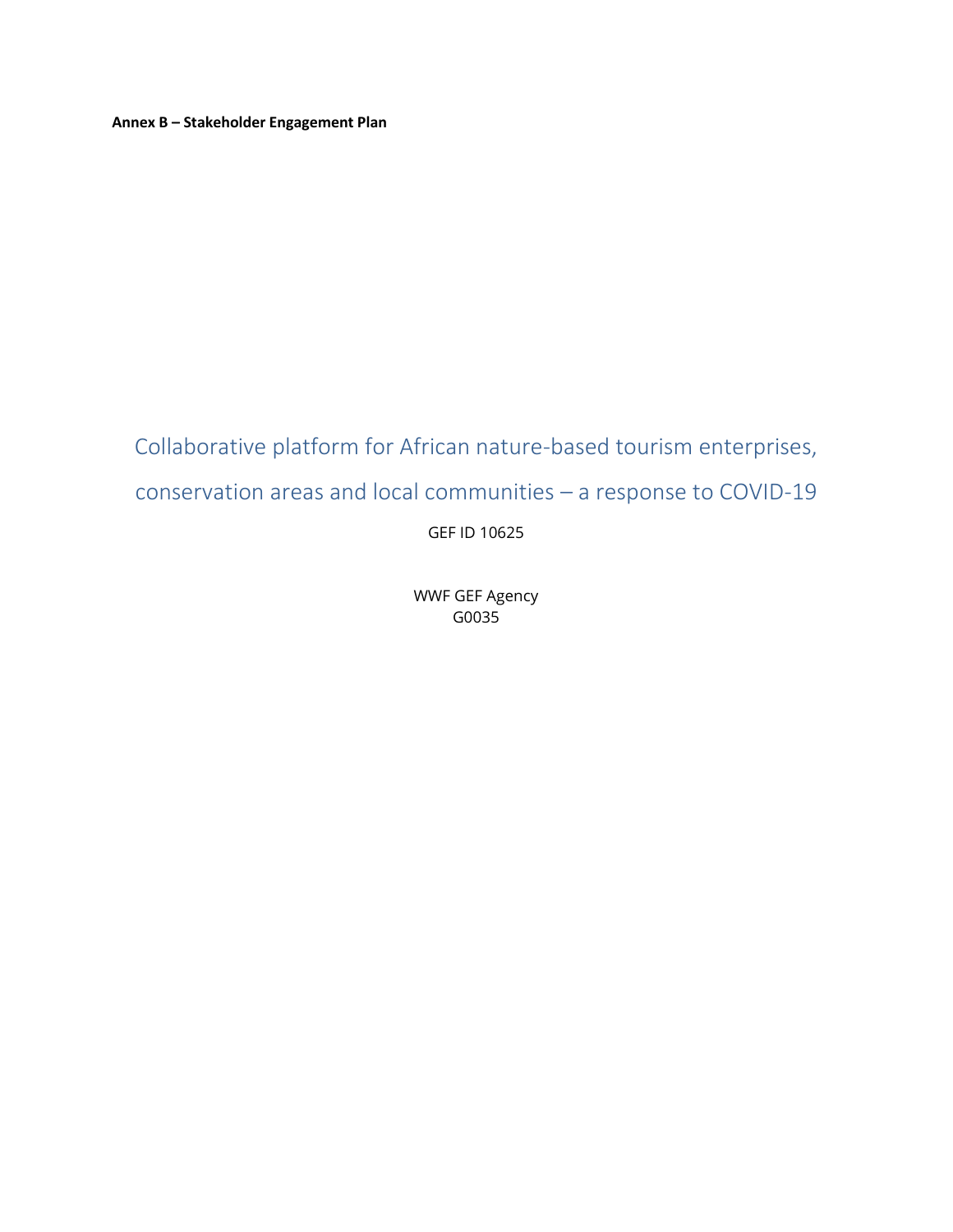# **Table of Contents**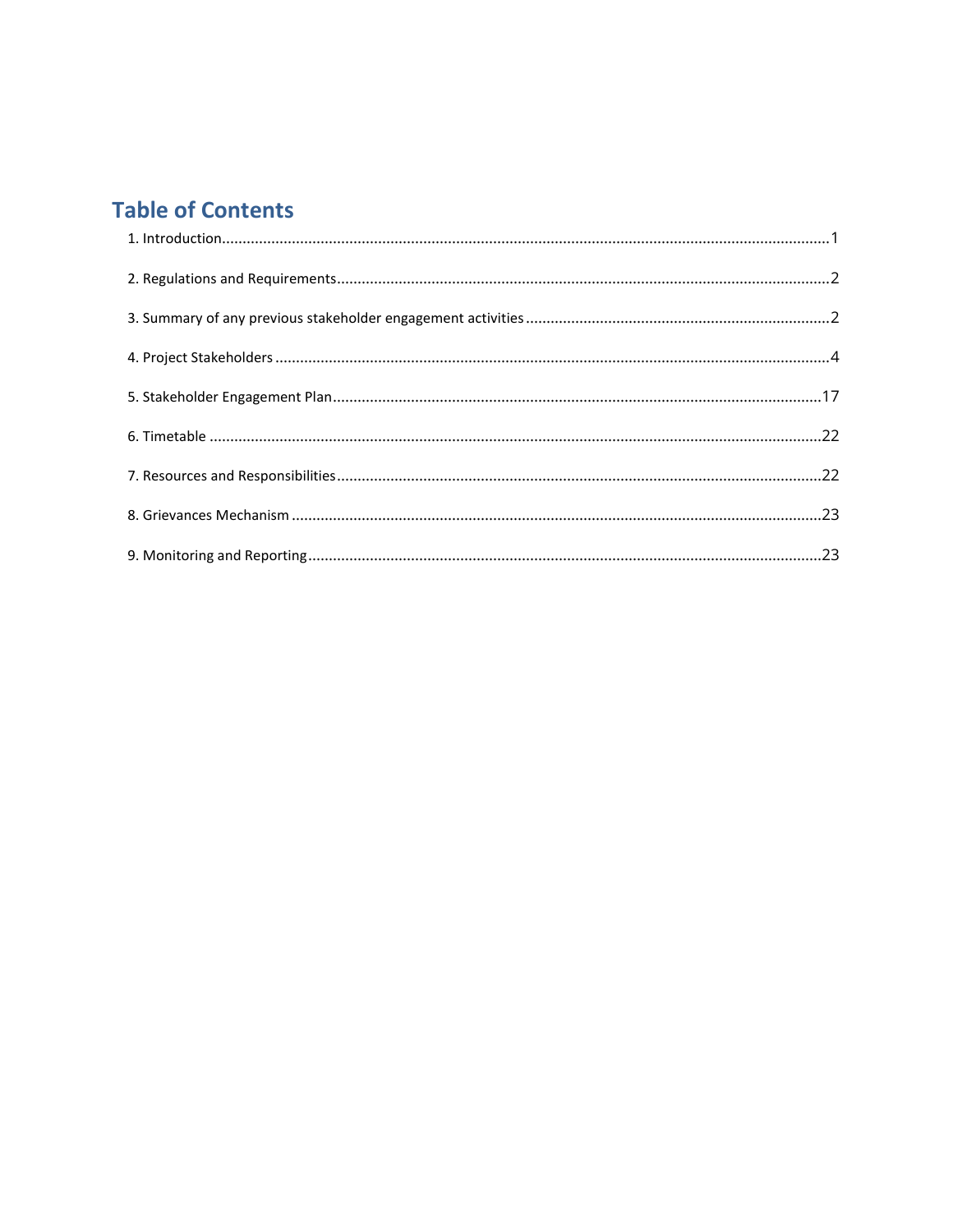#### <span id="page-2-0"></span>**1. Introduction**

In 2018, global wildlife tourism accounted for \$120 billion in the global economy and directly provided 9 million jobs worldwide. African nature-based tourism is the largest contributor to this economy and accounted for over half of the global revenue. The African tourism landscape is dominated by Small and Medium Enterprises (SMEs) and the revenues from nature-based tourism have been helping simultaneously to support the livelihoods of rural and often marginalized communities of Africa while delivering biodiversity conservation.

The COVID-19 pandemic created an extraordinary situation, where nearly all global travel, and so global tourism, was suspended. In Africa, the pandemic changed the trajectory of the majority of national and many local economies. The project's stakeholders recognize that the crisis has disproportionately impacted the tourism economy in Sub-Saharan Africa, where nature-based tourism creates jobs, empowers communities, supports livelihoods and drives conservation goals. Gender roles within the tourism industry has also led to gender-differentiated impact (see Gender Analysis for more details).

While navigating the COVID-19 crisis, partners and local organizations are also aspiring to use this moment as a turning point for building longer term capacity and reimagining the role of nature-based tourism for a more sustainable future for women and men in communities and nature in Sub-Saharan Africa. By seeking an inclusive and diverse stakeholder base, the project is working to design an approach that is context sensitive, inclusive and gender-equitable and informed from the ground up. This will be critical for data collection, designing communication, ensuring equity, mitigating risks around only large actors gaining access to support, as well as building long term buy-in and capacity with actors from 11 selected countries.

With already large sums of funding flowing into nature conservation, tourism businesses and communities, it is often hard to identify smaller or less well resourced actors who will be the most vulnerable to the impact of the pandemic. Furthermore, data on geographical relationships to place and wildlife, who is most at need (taking into account gender equity), what they need, and how best to connect with them is either inaccessible or inadequate for those who would make best use of it. Donors determined to support a recovery effort also require assurance of good, de-risked investment providing rapid aid on the ground and transparent disbursement of funds. For the most part, donors operate autonomously and may unintentionally create a dysfunctional or counterproductive funding landscape where stakeholders compete for disjointed investments.

In order to meet these challenges as well as invest in a more resilient future for nature and communities, this international collaboration will work via parallel streams. Grounded in local networks and trusted and neutral actors, novel and comprehensive data collection will help to inform the development of a platform - a virtual 'place' to connect, share information, gain visibility, monitor progress, and find a cohesive, strong voice for smaller actors in the post-COVID-19 recovery. Stakeholders will draw on their existing and collaborative strengths to leverage additional funding and provide complementary technical expertise to ensure the platform aids those most in need. In parallel, the partners will draw on their expertise and networks to convene inclusive conversations with particular focus on gender equity; and generate a shared understanding of how Sub-Saharan African nature-based tourism could be redesigned for the future.

The project will have to act in a highly dynamic environment and as the crisis in nature-based tourism is unfolding. It therefore aims to implement activities and avert emergence of any worst case scenarios. By bringing together a diverse and inclusive range of actors, this initiative does not seek to be the only initiative working on these issues, but to be highly complementary to other efforts and allow the space for a strong point of advocacy and voice for smaller actors and marginalized groups who might potentially be overlooked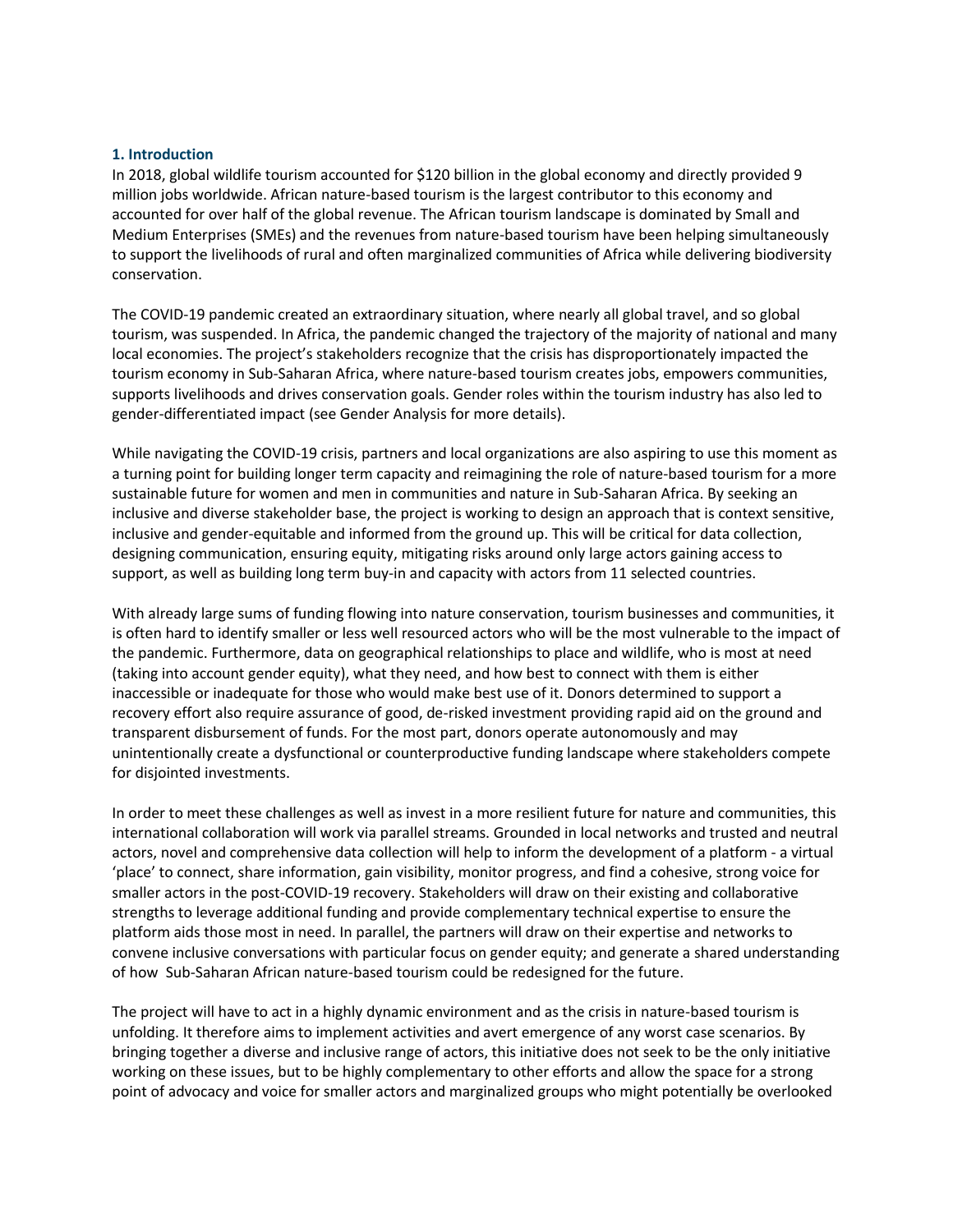with such an inclusive and gender-equitable approach. The initiative has been also cross-referenced with other efforts in search for synergy, complementarity or to assess where similar projects might create unhelpful competition or negative impacts that need to be mitigated to ensure project's success.

#### <span id="page-3-0"></span>**2. Regulations and Requirements**

The project team is responsible for ensuring compliance with the GEF and WWF standards on Stakeholder Engagement. The WWF Standard on Stakeholder Engagement requires that WWF-US, the Executing Agency, involves all stakeholders, including project affected groups, women and men in local communities, and local CBOs and CSOs, as early as possible in the preparation process/ throughout project implementation and ensures that their views and concerns are made known and taken into account. WWF-US is responsible for implementation of the Stakeholder Engagement Plan. The GEF Project Implementing Agency will thus oversee that WWF-US ensures implementation of the project in the eleven countries, continuing delivery of consultations and collaborating with a range of regional, national and local stakeholders from diverse communities (CBNRM forums, CBOs, CSOs, conservancy associations, etc.), private sector, government agencies, non-governmental organizations, intergovernmental bodies, ensuring gender equity in participation, particularly at community level. Stakeholder engagement will include ensuring prior consent from target groups, proper disclosure of information, registering and responding to grievances, and reporting to stakeholders.

## <span id="page-3-1"></span>**3. Summary of any previous stakeholder engagement activities**

The project development team has engaged in a series of online (zoom and email) information sharing and consultation activities with a range of stakeholders throughout the project development phase, ranging from local to international NGOs, national and sub-national level community forums and networks, international bodies, private sector (including tourism operators, potential investors), research institutions, regional bodies. Those consultations that took place starting with May 2020 and the stakeholders involved are summarized below.

# ➢ **Initial one-to-one consultations**

Between 22nd of April and 19th of May 2020, conducted a series of virtual meetings with a representative selection of stakeholders to assess how efforts could be better coordinated in dealing with the impacts of COVID-19 on tourism and conservation, with a focus on the African continent. Stakeholders were invited to provide details of other people of interest that should be consulted. Consulted individuals and organizations shared their concerns over the growing impact of the crisis on the conservation sector in Africa, which has been symbiotically linked to the tourism industry.

#### ➢ **Stakeholder Convening Event**

Following initial one-on-one consultations, it became clear that there is a need for stakeholders to join forces and address the challenges brought about by the COVID-19 pandemic. On the 20th May, the Luc Hoffmann Institute convened an online meeting with more than 75 participants across different sectors, geographies and disciplines, to discuss the possibility of building a "collaborative platform" to alleviate the loss of income from tourism, and sustain conservation and local communities in the face of COVID-19, with a focus on the African continent. The meeting convened relevant stakeholders (40% women) from several continents, but had a particular focus on African stakeholders who comprised 47% of those present. A feedback survey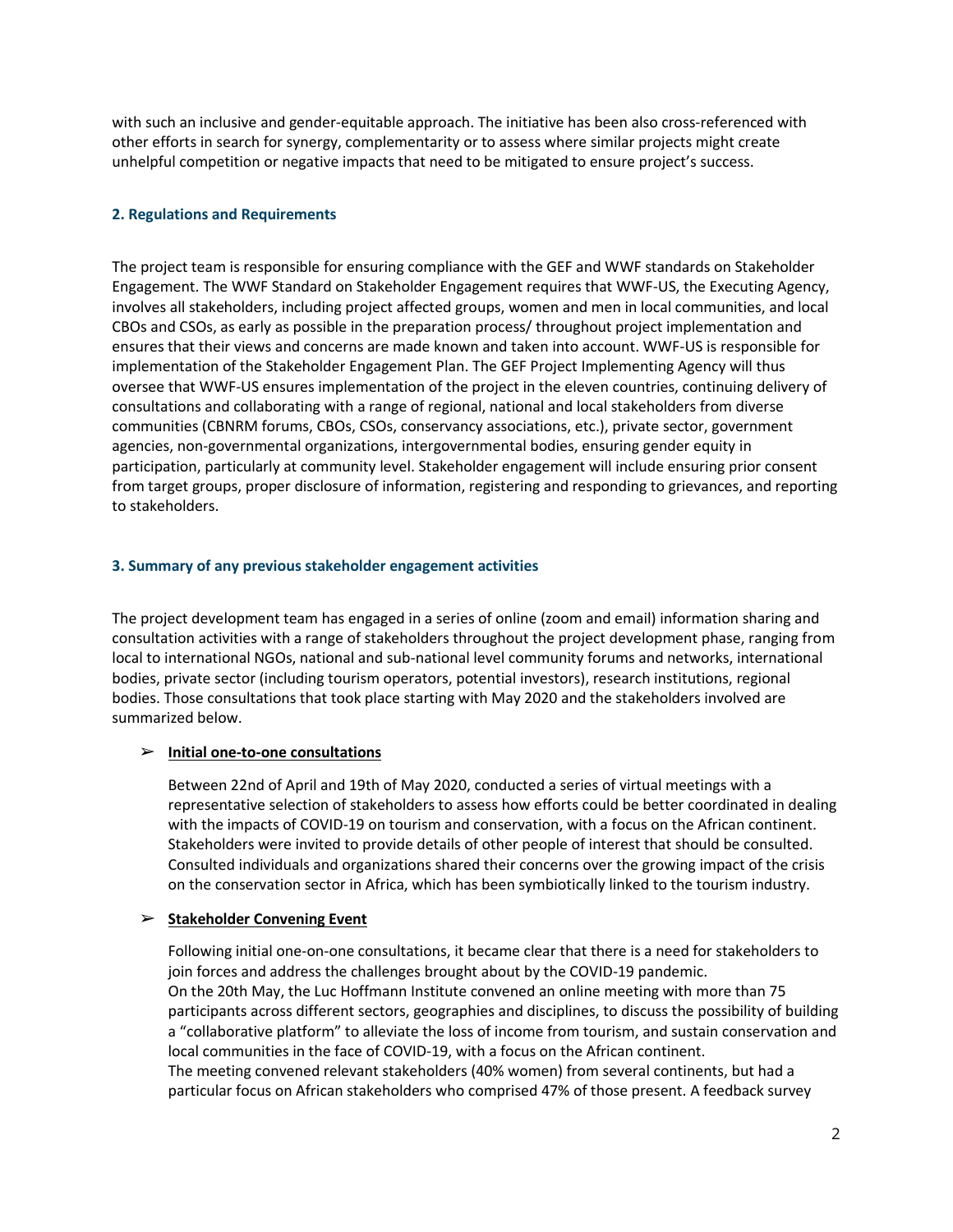following the event enabled stakeholders to provide further contacts of people of interest to the initiative to be consulted and to contribute their thoughts on the direction of the initiative. Those involved were invited to further shape the development of the initiative by providing vital feedback, identifying the challenge, identifying primary beneficiaries, co-designing responses and contributing to the engagement of other stakeholders, or beneficiaries or donors.

The key points that emerged during the stakeholders' convening can be summarized as follows:

- The crisis will only be overcome through collective effort that is evidence-based in a fluid environment – this requires credible information and timely dissemination;
- The significant job loss in urban areas and people returning to extended families in rural areas where employment opportunities are equally reduced, is creating a vicious cycle of increased need and dwindling income;
- The cost to individuals, communities and nations would be far greater than short-term impact and investment required to make sure that the conservation tourism industry can bridge this crisis – thinking of our communities in transboundary conservation areas, this is not any one nation's problem, it is a problem for many neighboring countries in Eastern and Southern Africa;
- Now more than ever, conservationists need to speak the language of business and engage policymakers from diverse sectors so countries can think in longer term;
- Facing an unprecedented opportunity to make conservation relevant to people the only way to do this is by taking immediate actions, responding to people's needs now and thinking more holistically for the future; and
- The biggest challenge is that the longstanding, tourism-dependent conservation model in Eastern and Southern Africa is inadequate – there is a need to rethink the flow of investments being put towards the problem.

# ➢ **Follow up one-to-one consultations**

To keep the momentum going and following the success of the convening event, between May and October 2020, over 300 virtual meetings were convened with over 200 organizations' representatives as the stakeholder list continued to expand. These calls enabled the project team to explore stakeholders' appetite for involvement in the project and their potential role in development and performance of the platform. This included review of synergies in agendas and streamlining efforts to avoid duplication of support. As in the initial phase, snowball sampling was used to acquire new contacts. These new leads will be contacted further in order to map as many interested parties as possible and simultaneously promote the platform. Within this consultation phase, a leading group of contributing stakeholders has emerged.

#### ➢ **Periodical updates**

From within the group of one-to-one consultations, a strong leading group was identified that could contribute substantial resources to the project. The consultations happened after the positive assessment and sign off of the PIF and before the finalization of the Project Document. The group has been invited to a series of consecutive meetings (more than 30) between late July and late October 2020.

**A detailed 126-page list of meetings, main points and outcomes** has been documented throughout the consultation process to ensure a systematic way of capturing the information and to provide a reference on how the consultation informed the proposal development. It is available for consultation if required. To summarize the consultations, the groups consulted consisted of representatives of the private sector, community conservation associations (including CSOs and CBNRMs), intergovernmental organizations,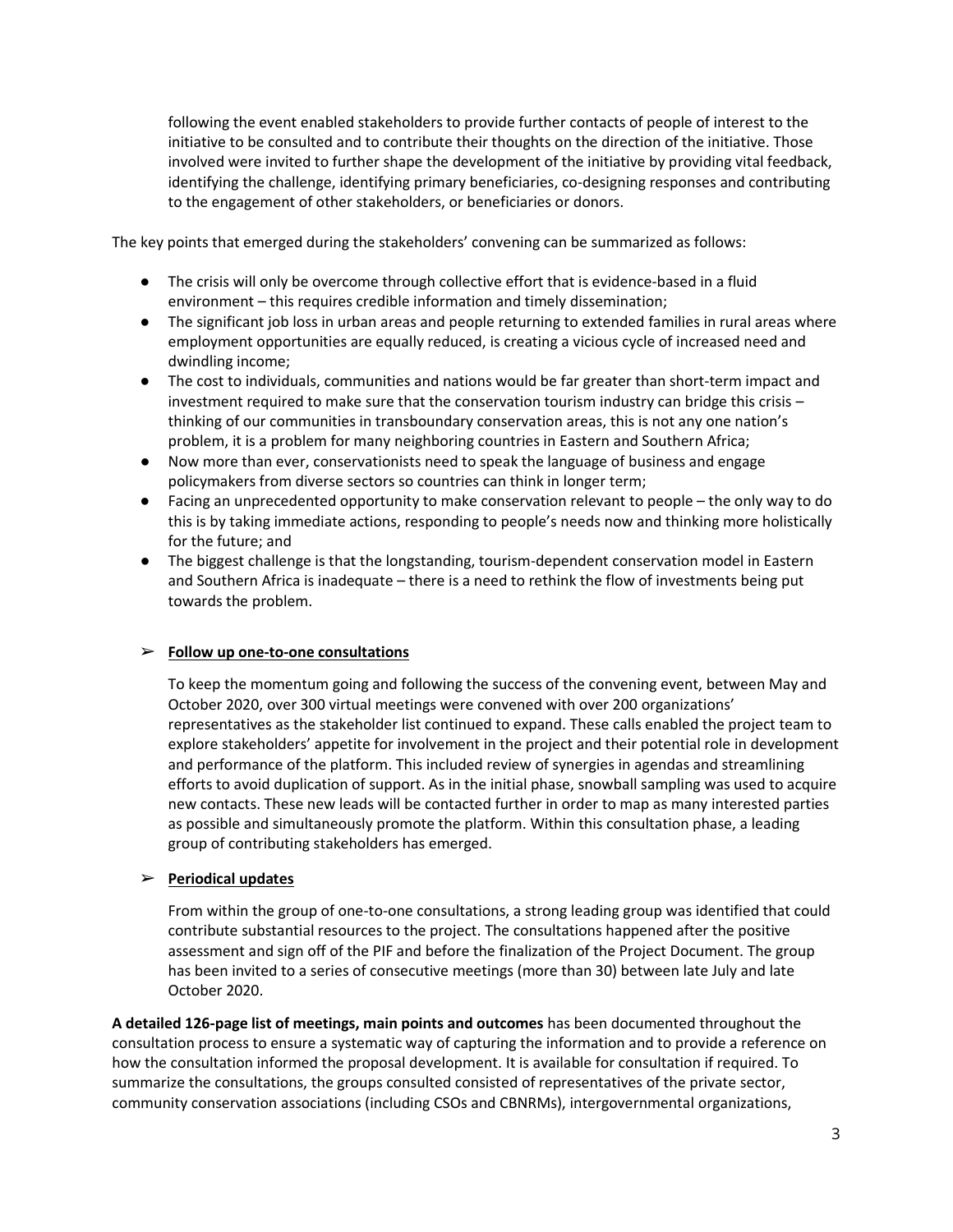conservation NGOs (including WWF country and regional offices), government agencies, and research think tanks. All groups reiterated concerns over the immediate situation of nature-based tourism and impacts in the near and long-term future. Community conservation organizations stressed the immediate need for support, capacity building and development of non-tourism based conservation models to sustain local communities and small SME's currently dependent on international tourism. INGO and NGOs were sympathetic to the cause and expressed their will for collaboration, partnership on development of the platform, access to networks and funding for beneficiaries. Similarly, government agencies expressed their concern over the current trajectory of the nature-based tourism sector and reiterated their support for the platform. On the technical side research think thanks and individuals corroborated the concerns by providing research on the current situation in the regions, as well as supported development of tools that will be incorporated into the platform on later stages of the project.

In parallel, the Gender Assessment process builds on previous consultations with a variety of regional, national and sub-national stakeholders from government, donors, civil society and academia that highlight challenges to, and the need for, gender mainstreaming in all development activities in the target countries. This was complemented by particular conversations that highlight the gender implications of the COVID-19 induced impacts on nature-based tourism in east and southern Africa (for more details, see the Gender Assessment).

#### <span id="page-5-0"></span>**4. Project Stakeholders**

#### **Stakeholder Analysis**

Considering the nature of the COVID-19 crisis and the urgency to act as quickly as possible the stakeholder analysis has been a more fluid process compared to normal circumstances. The project development team has conducted a series of activities to identify, prioritize, engage and monitor how the interests of stakeholders should be addressed.

Below are presented a series of activities conducted by the project development team that contributed to the stakeholder analysis process.

In the inception phase of the project, a list of potential stakeholders was generated based on existing networks and a snowball sampling technique was used to expand this list. The initial stakeholder identification exercise was expansive in order to be as inclusive as possible. This initial list of identified stakeholders was verified, modified and enhanced through interviews with key informants (e.g. government representatives; local, national and regional CSO representatives, technical experts etc.) and consultations with already identified stakeholders. In parallel, the team conducted a background research including: literature review on impacts of COVID-19 on nature-based tourism in Africa, potential donors and partners, other initiatives in the nature-based tourism sphere and general overview of existing institutions that have access to communities and nature-based tourism operators or SMEs. This enabled the institute to gain a broader overview of the stakeholder dynamics and to expand the list of potential stakeholders to be consulted.

The stakeholders identified are wide ranging (see **Table 1**) and they have been involved from the early stages of the project (see **Section 3** of SEP). A significant focus and special attention has been placed on identifying entry points to the communities (referred to as beneficiaries in **Table 1**) impacted by the crisis through organizations with knowledge and access to the beneficiaries, including: national and sub-national community forums and networks, including regional community support organizations, national CBNRM networks, individual CBOs, associations of conservancies. The team has worked extensively to sustain engagement with these organizations. Given the complex nature of the business models in nature-based tourism, various arrangements involving communities have been identified, predominantly including small and medium enterprises (SMEs) and tourism operators (referred to as beneficiaries in **Table 1**). A few early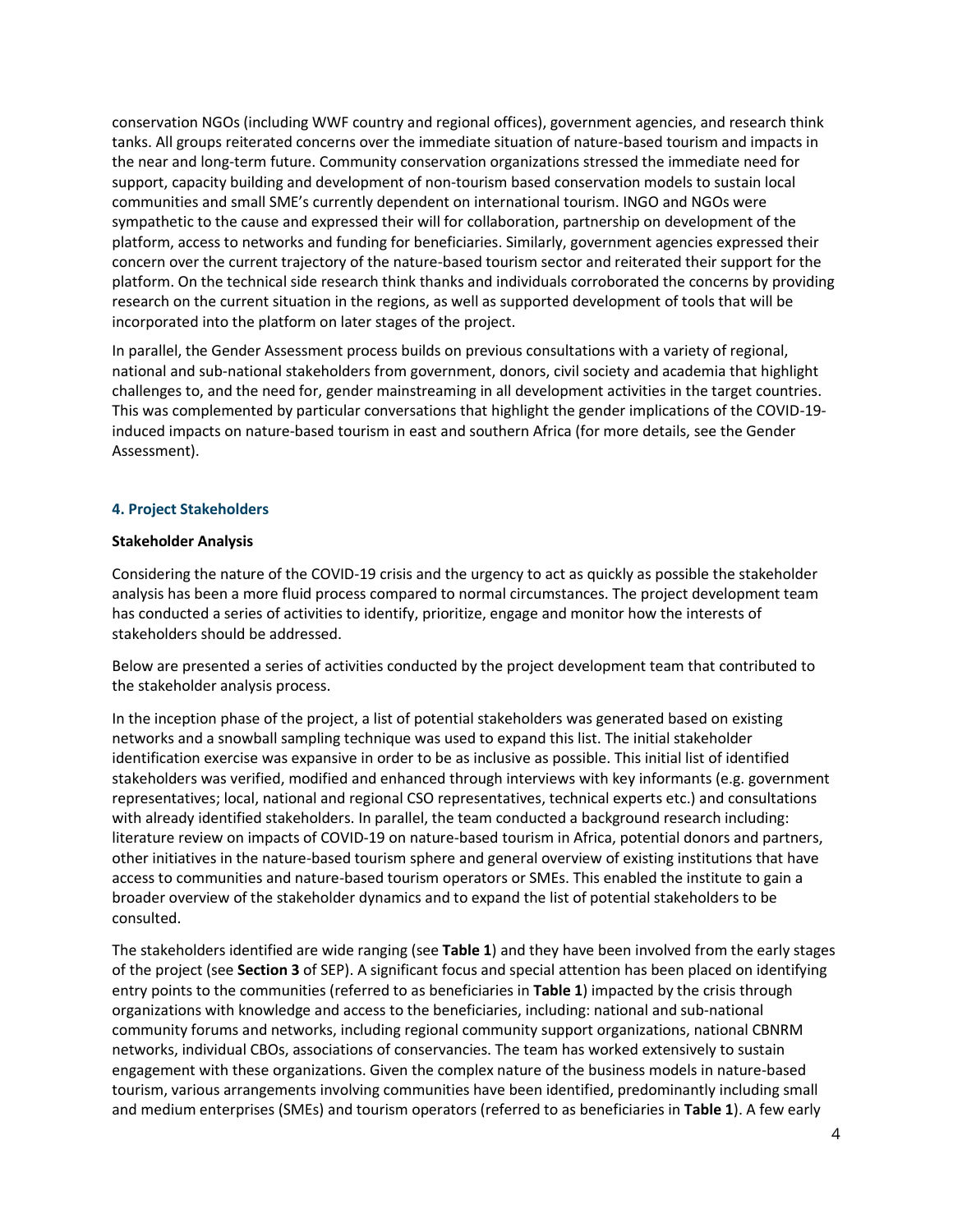surveys identified the scale and severity of their situation, and the implications for women and men, which was further confirmed by stakeholders engaged in the consultations.

The **categories of stakeholders** identified, their interest in the project, the project's effect on them and their expected engagement during project implementation is presented below.

# **Beneficiaries**

The project will have the main group of beneficiaries comprising two interrelated groups. The first group comprises women and men in communities living within and adjacent to nature-based tourism areas that make livelihoods or whose livelihoods are substantially supported by operations of tourism. These include women and men who themselves run nature-based tourism operations and others who provide services to conservation efforts and the tourism sector, in some instances offering concessions or leasing the land that underpins tourism. Secondly, the small and medium nature-based tourism enterprises (SMEs) and others that provide services to such operations, including accommodation, logistics, bookings and in some instances catering.

For each of the two subgroups of beneficiaries, the project plans to set up forums (one for nature-based tourism SMEs and another for community associations at regional, national and local levels) to represent the views and perspectives of women and men in both beneficiary groups. The platform staff will actively support their convening and coordination efforts in as inclusive and gender-equitable way and their collection and sharing of relevant and accurate information on impacts of pandemic on the ground, disaggregating data by sex wherever possible.

## **Donors (Funders and Investors)**

African governments, bilateral and multilateral aid organizations or lending institutions, philanthropic and private investment initiatives are already involved in providing support to the nature-based tourism sector in Africa, however, there are many more that are ready to help provide the support required on the ground. This is a diverse group of international or intergovernmental bodies that align their goals with the project. They will provide support either through direct funding of components of the project, or will be engaged in supporting its beneficiaries through grants or other instruments specified through their operational capacities.

# **Project Partners**

Through WWF, the Host Institution, the project is aimed to involve a variety of local actors that have expertise in working and researching at the community level, especially in the nature-based tourism sector. On the data and information management side, the Regional Centre for Mapping Resources for Development (RCMRD), also a project partner, will be responsible for establishing and running the platform that will serve to inform both donors and beneficiaries. Others will be involved in providing information on funding opportunities in their networks or providing technical expertise. Community Based Natural Resource Management (CBNRM) associations, Community Based Organizations (CBOs), non-governmental organizations as well as associations of Conservancies will help to secure the vital engagement from community beneficiaries.

It is important to note that in some instances there is an overlap between the intermediary stakeholder group and the executing partners. This has been an emergent process dictated by the nature of engagement with the different stakeholders.

#### **Intermediaries**

In order to operate within a constantly growing wave of efforts to support the collapse of nature- based tourism in Africa, the project team recognized that national, regional and international actors active in this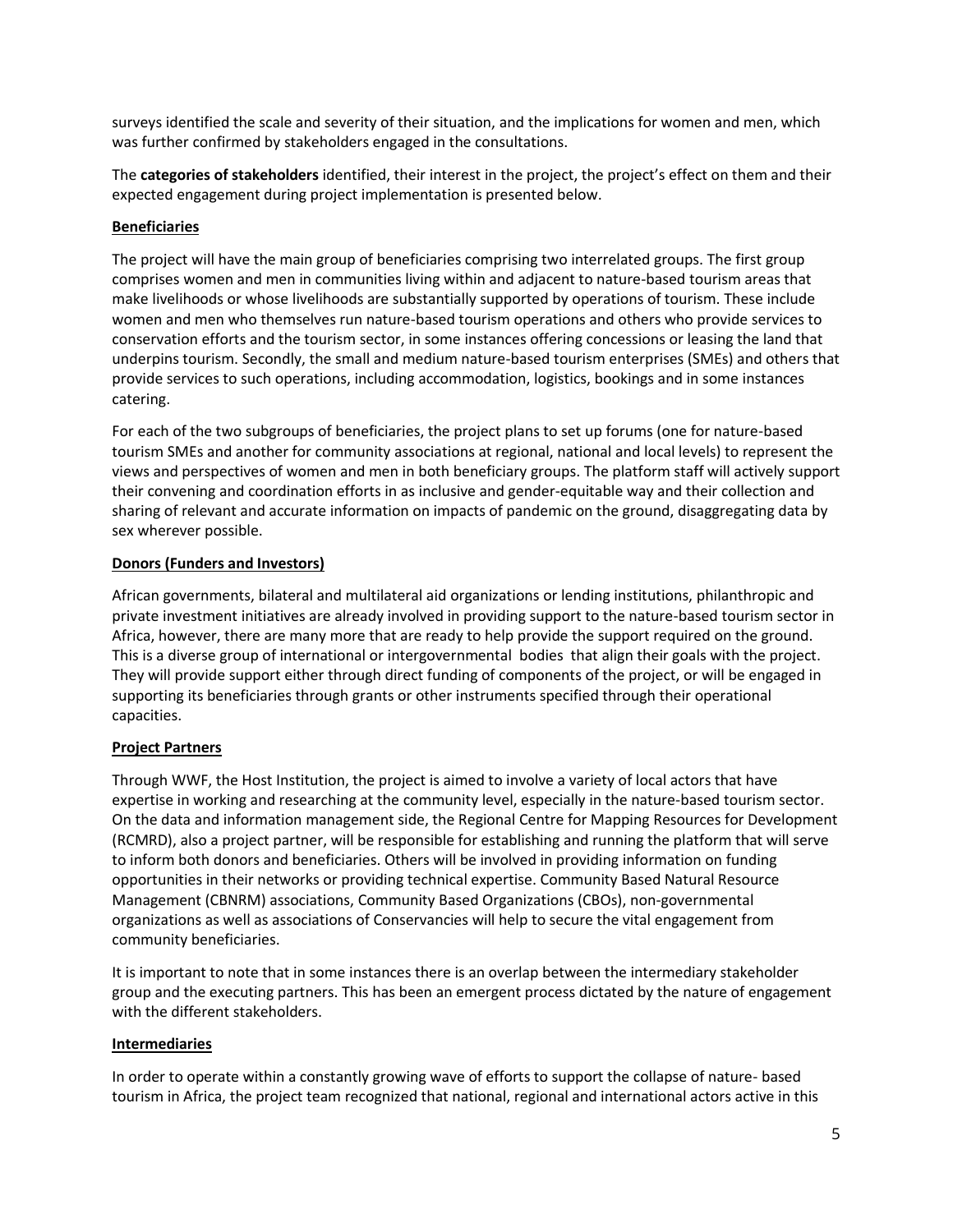space should be engaged in order to provide legitimacy for the project and ensure alignment or complementation of initiatives.

# **General supporters**

The most diverse group of organizations from various countries supportive of the project and its vision and objectives. They will act as promoters of potential donors and beneficiaries.

A detailed information on stakeholders is presented in **Table 1**.

*Table 1* Project stakeholders, their interest in the project, the project effects on the stakeholders and their engagement during the project implementation

| Stakeholder                         | Interests in the Project                                                                                                                                                                                                                                                                  | Project Effect(s) on<br>Stakeholder                                                                                                                                                                                                                                                             | <b>Engagement During</b><br><b>Project Implementation</b>                                                                 |
|-------------------------------------|-------------------------------------------------------------------------------------------------------------------------------------------------------------------------------------------------------------------------------------------------------------------------------------------|-------------------------------------------------------------------------------------------------------------------------------------------------------------------------------------------------------------------------------------------------------------------------------------------------|---------------------------------------------------------------------------------------------------------------------------|
| <b>Beneficiaries</b>                |                                                                                                                                                                                                                                                                                           |                                                                                                                                                                                                                                                                                                 |                                                                                                                           |
| Women and men in<br>communities     | Beneficiaries of the<br>project as (differently)<br>affected by COVID-19<br>impacts; strong interest<br>in supporting<br>livelihoods sustained<br>through nature-based<br>tourism and currently at<br>critical risk                                                                       | Positive:<br>Gender-equitable<br>restored revenue,<br>livelihoods and financial<br>security<br>Negative: contested and<br>possibly gendered<br>benefits; support not<br>equitably reaching<br>identified beneficiaries;<br>lack of capacity building<br>and analysis of long term<br>resilience | Direct beneficiaries and<br>determinants of the<br>collaborative platform<br>effectiveness, inclusive<br>of women and men |
| Nature-based tourism<br><b>SMEs</b> | Beneficiary of the<br>project affected by<br>COVID-19 impacts; have<br>strong interest in<br>supporting business<br>continuity as providing<br>vital services in the<br>nature-based tourism<br>sector either through<br>women and men in<br>communities or in<br>collaboration with them | Positive - restored<br>revenue and built up<br>resilience to future<br>shocks in nature-based<br>tourism<br>Negative - lack of viable<br>support and bankruptcy;                                                                                                                                | Beneficiaries in areas<br>overlapping with<br>community based<br>conservation operations                                  |
| Donors (Funders and Investors)      |                                                                                                                                                                                                                                                                                           |                                                                                                                                                                                                                                                                                                 |                                                                                                                           |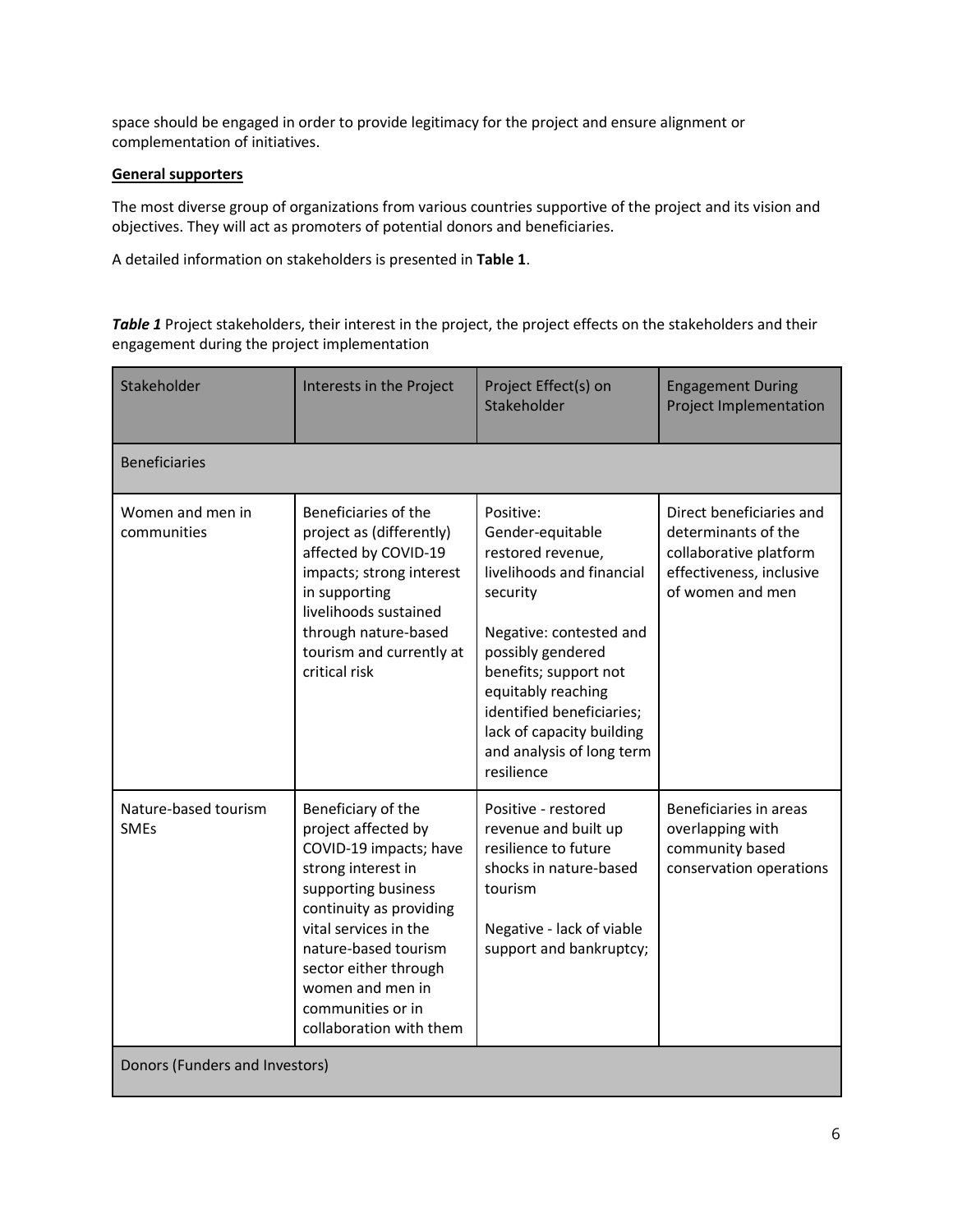| Stakeholder                                 | Interests in the Project                                                                                                                                                                                                                                                                                                                                                                                                                                                                                                      | Project Effect(s) on<br>Stakeholder                                                                                                                                                                                  | <b>Engagement During</b><br>Project Implementation                                                                                                                                                                                                                                                                                                               |
|---------------------------------------------|-------------------------------------------------------------------------------------------------------------------------------------------------------------------------------------------------------------------------------------------------------------------------------------------------------------------------------------------------------------------------------------------------------------------------------------------------------------------------------------------------------------------------------|----------------------------------------------------------------------------------------------------------------------------------------------------------------------------------------------------------------------|------------------------------------------------------------------------------------------------------------------------------------------------------------------------------------------------------------------------------------------------------------------------------------------------------------------------------------------------------------------|
| National governments in<br>target countries | - management of the<br>natural resources, parks,<br>reserves and protected<br>areas, including natural<br>resources;<br>-alignment of national<br>tourism and<br>conservation related<br>priorities with the<br>project;<br>- support in financing<br>overstretched national<br>budgets for natural<br>resources, parks,<br>reserves and protected<br>areas; streaming the<br>funds into nature-based<br>tourism, opportunity to<br>contribute to gender-<br>equitable "building back<br>better" that leaves no<br>one behind | - facilitation of financial<br>support and provision<br>nonfinancial support<br>from donors and other<br>stakeholders;<br>- support on the nature -<br>based tourism sector<br>and alternative business<br>modelling | - Major financiers in the<br>COVID-19 stimulus and<br>recovery funding<br>- Potential collaboration<br>on managing state-<br>owned tourism<br>operations;<br>-provision of information<br>on nature based<br>tourism, most affected<br>regions, businesses and<br>communities;<br>- provision of financial<br>data and coordination of<br>national level support |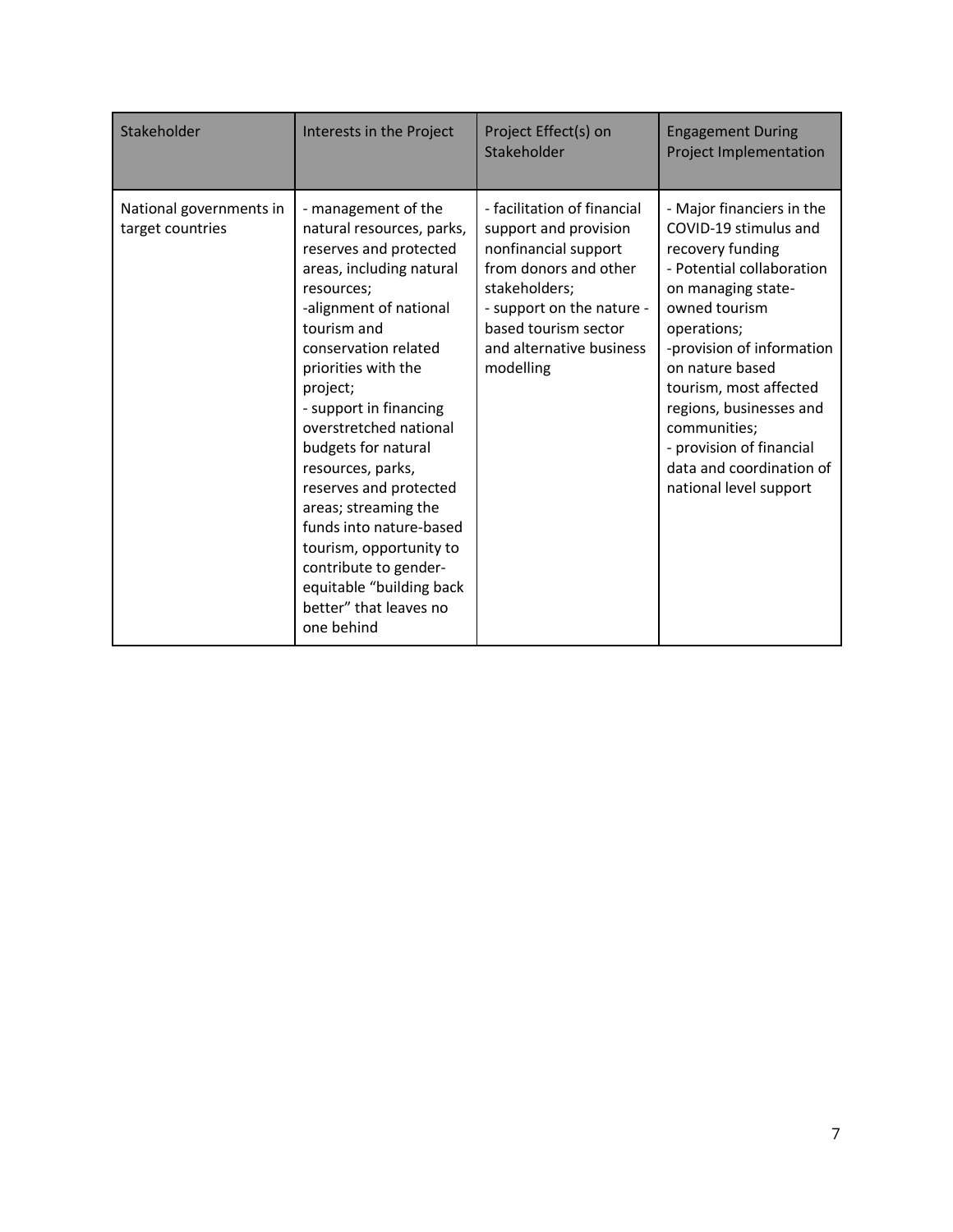| Stakeholder                                                                                                                                                    | Interests in the Project                                                                                                                                                                                                                                                                                                                                                                                                                                                                                                                                                              | Project Effect(s) on<br>Stakeholder                        | <b>Engagement During</b><br><b>Project Implementation</b>                                                                                                |
|----------------------------------------------------------------------------------------------------------------------------------------------------------------|---------------------------------------------------------------------------------------------------------------------------------------------------------------------------------------------------------------------------------------------------------------------------------------------------------------------------------------------------------------------------------------------------------------------------------------------------------------------------------------------------------------------------------------------------------------------------------------|------------------------------------------------------------|----------------------------------------------------------------------------------------------------------------------------------------------------------|
| Federal Ministry for<br><b>Economic Cooperation</b><br>and Development/<br>Bundesministerium für<br>wirtschaftliche<br>Zusammenarbeit und<br>Entwicklung (BMZ) | BMZ/KfW are instituting<br>a major injection of<br>emergency funding to<br>assist relief efforts in the<br>Eastern & Southern<br>Africa in the community-<br>tourism-conservation<br>nexus. They also have a<br>large project "Digital<br>Africa" that may<br>interface with this<br>project. They are<br>currently in the process<br>of finalizing the selection<br>of projects they will<br>support.<br>KfW also supports the<br><b>SADC TFCA Financing</b><br>Facility for SADC,<br>managed by IUCN<br>ESARO, which may<br>commit some funding to<br>support COVID-19<br>responses | Valuable contribution<br>aligned with<br>development plans | Clear opportunities for<br>additional financial<br>support from their<br>growing COVID-19<br>response funds for<br><b>Eastern and Southern</b><br>Africa |
| <b>European Union</b>                                                                                                                                          | A critical donor<br>operating in this sphere -<br>with a Regional Support<br>Program, and also<br><b>BIOPAMA and SOS Rapid</b><br>Response and Action<br>grants to respond to<br>COVID-19                                                                                                                                                                                                                                                                                                                                                                                             | Valuable contribution<br>aligned with<br>development plans | Potential for funding to<br>flow through the<br>platform                                                                                                 |
| <b>FCDO</b>                                                                                                                                                    | Synergies between<br>strategic priorities of<br>FCDO and platform. The<br>FCDO Malawi office<br>funds African Parks to<br>provide alternative<br>livelihoods to<br>communities living<br>around the NPs to                                                                                                                                                                                                                                                                                                                                                                            | Valuable contribution<br>aligned with<br>development plans | Potential for funding to<br>flow through the<br>platform                                                                                                 |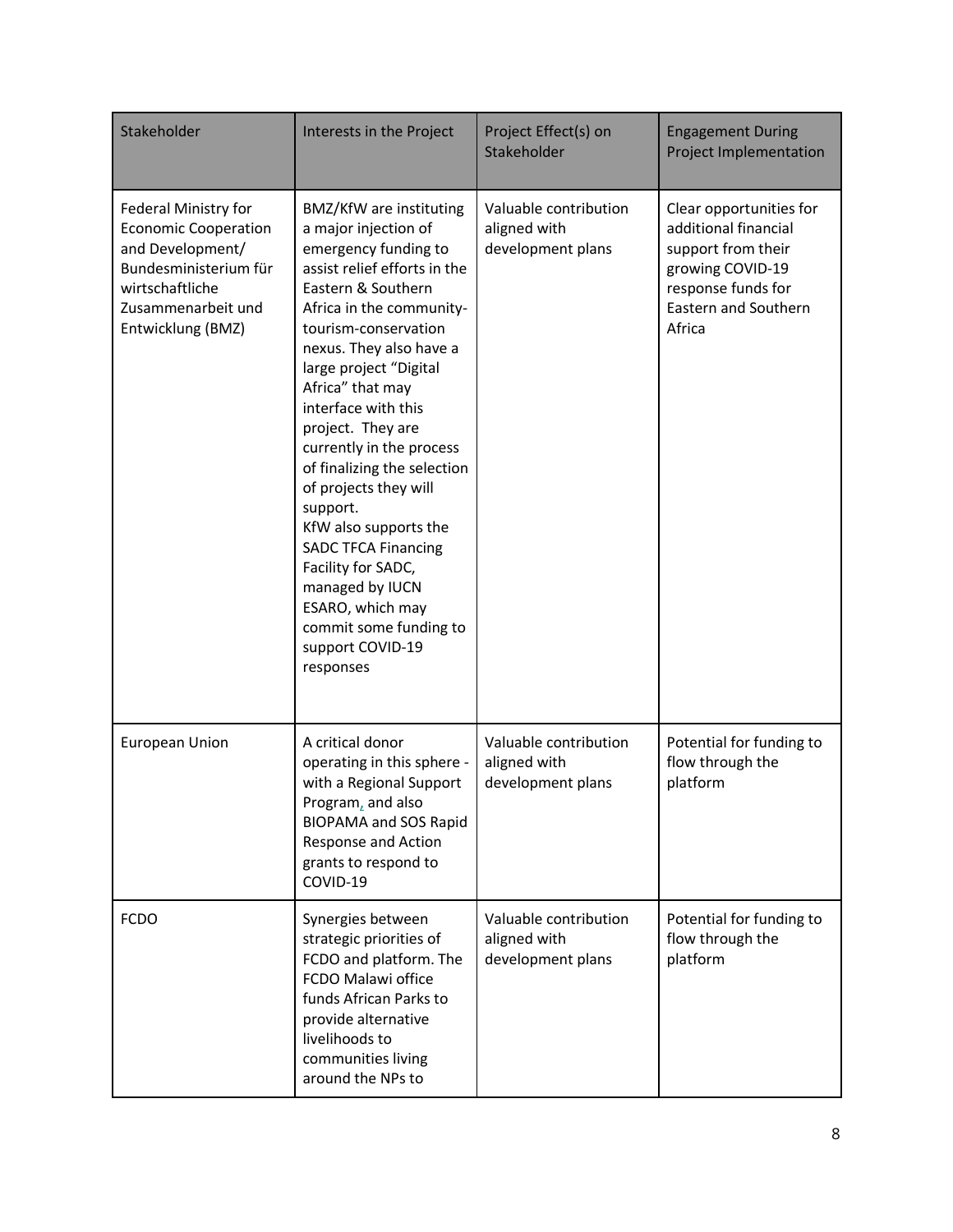| Stakeholder                                       | Interests in the Project                                                                                                          | Project Effect(s) on<br>Stakeholder                                                                                                                                                                                                                                             | <b>Engagement During</b><br><b>Project Implementation</b>                                                                                                                          |
|---------------------------------------------------|-----------------------------------------------------------------------------------------------------------------------------------|---------------------------------------------------------------------------------------------------------------------------------------------------------------------------------------------------------------------------------------------------------------------------------|------------------------------------------------------------------------------------------------------------------------------------------------------------------------------------|
|                                                   | mitigate engagement in<br>the illegal wildlife trade.                                                                             |                                                                                                                                                                                                                                                                                 |                                                                                                                                                                                    |
| <b>UNDP</b>                                       | <b>Streamlining existing</b><br>funding into support for<br>pandemic impacted<br>communities                                      | Provide streamlined<br>support for the UNDP<br>initiative: Lion's share                                                                                                                                                                                                         | Co-financing of the<br>platform, potential for<br>funding to flow through<br>the platform, and<br>has a strong working<br>relationship with<br>governments and<br>decision makers. |
| <b>MAVA Foundation</b>                            | MAVA works to support<br>innovation through the<br>Luc Hoffmann Institute                                                         | This is strongly aligned<br>with MAVA's interests<br>and concerns                                                                                                                                                                                                               | <b>Financial contribution</b>                                                                                                                                                      |
| <b>International Finance</b><br>Corporation (IFC) | Interested in exploring<br>potential of granting,<br>investments, loans or<br>debt equities                                       | Streamlining of the<br>emergency response<br>phase by effective<br>matching of investors<br>and beneficiaries.<br>Without close<br>continuing coordination<br>could result in real or<br>perceived competition<br>for the same space in<br>the conservation<br>investment realm | Synergizing efforts to<br>leverage finance for<br>beneficiaries and gaining<br>support from investors;                                                                             |
| Fauna and Flora<br>International<br>(FFI)         | Work in Africa and<br>access to Africa - based<br>conservancies                                                                   | Valuable contribution<br>aligned with mission and<br>projects                                                                                                                                                                                                                   | Links to donors and<br>investors; Potential<br>participants in NGO<br>roundtable                                                                                                   |
| Frankfurt Zoological<br>Society                   | Work in Africa and<br>access to Africa - based<br>conservancies<br>Close contacts with the<br>German government<br>donor agencies | Valuable contribution<br>aligned with mission and<br>projects                                                                                                                                                                                                                   | Sharing of information<br>from close working<br>relationships with PA<br>Authorities in Tanzania,<br>Zambia and Zimbabwe                                                           |
| Africa Safari Foundation                          | Operates in Africa.<br>Promotes linkages<br>between eco-tourism<br>enterprises and local<br>suppliers of goods and                | Valuable contribution<br>aligned with mission and<br>projects                                                                                                                                                                                                                   |                                                                                                                                                                                    |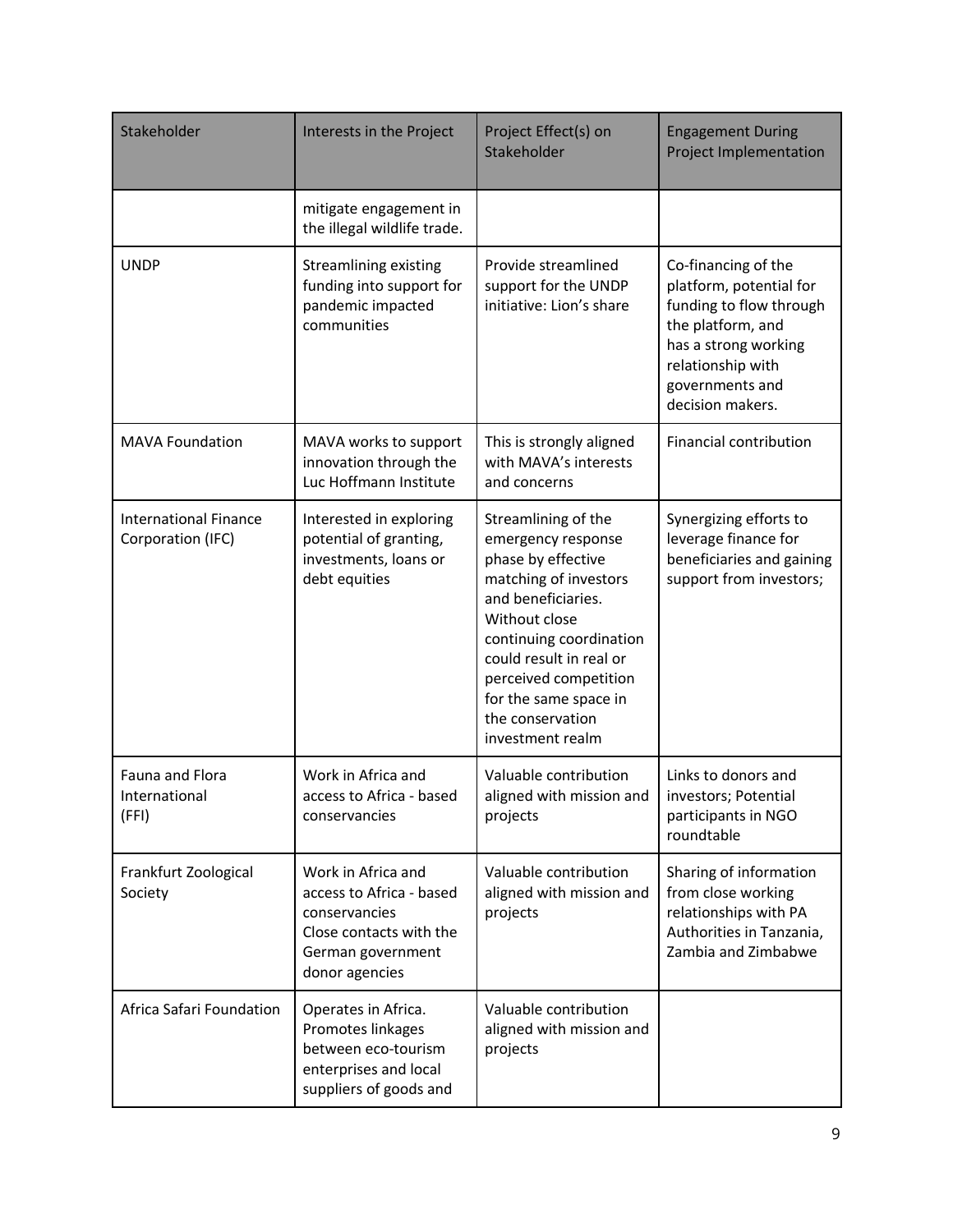| Stakeholder                  | Interests in the Project                                                                                                                                                                                                                                                                                     | Project Effect(s) on<br>Stakeholder                                         | <b>Engagement During</b><br>Project Implementation |
|------------------------------|--------------------------------------------------------------------------------------------------------------------------------------------------------------------------------------------------------------------------------------------------------------------------------------------------------------|-----------------------------------------------------------------------------|----------------------------------------------------|
|                              | services. Lobby<br>governments, industry<br>associations, civil society<br>organizations and others<br>to adopt measures that<br>enhance the ability of<br>ecotourism operations<br>to contribute to<br>sustainable<br>development.                                                                          |                                                                             |                                                    |
| <b>Resilient Waters</b>      | Program funded by<br>USAID/Southern Africa<br>to build more resilient<br>and water secure<br>southern African<br>communities and<br>ecosystems in the<br>Limpopo River Basin and<br>Okavango River Basin.<br>Improve the<br>conservation of<br>biodiversity and<br>ecosystem services in<br>southern Africa. | Valuable contribution<br>aligned with mission and<br>projects               |                                                    |
| <b>IUCN Save Our Species</b> | Contributes to the long-<br>term survival of<br>threatened species, their<br>habitats and the people<br>who depend on them,<br>by supporting civil<br>society organizations.                                                                                                                                 | Valuable contribution<br>aligned with mission and<br>projects               |                                                    |
| <b>UNEP</b>                  | Main intergovernmental<br>body operating through<br>a variety of local and<br>international programs<br>supporting biodiversity<br>conservation.<br><b>Streamlining existing</b><br>funding into support for<br>pandemic impacted<br>communities.                                                            | Project will help<br>delivering Building Back<br>Better programme<br>(UNEP) | Supporting the resilience<br>component             |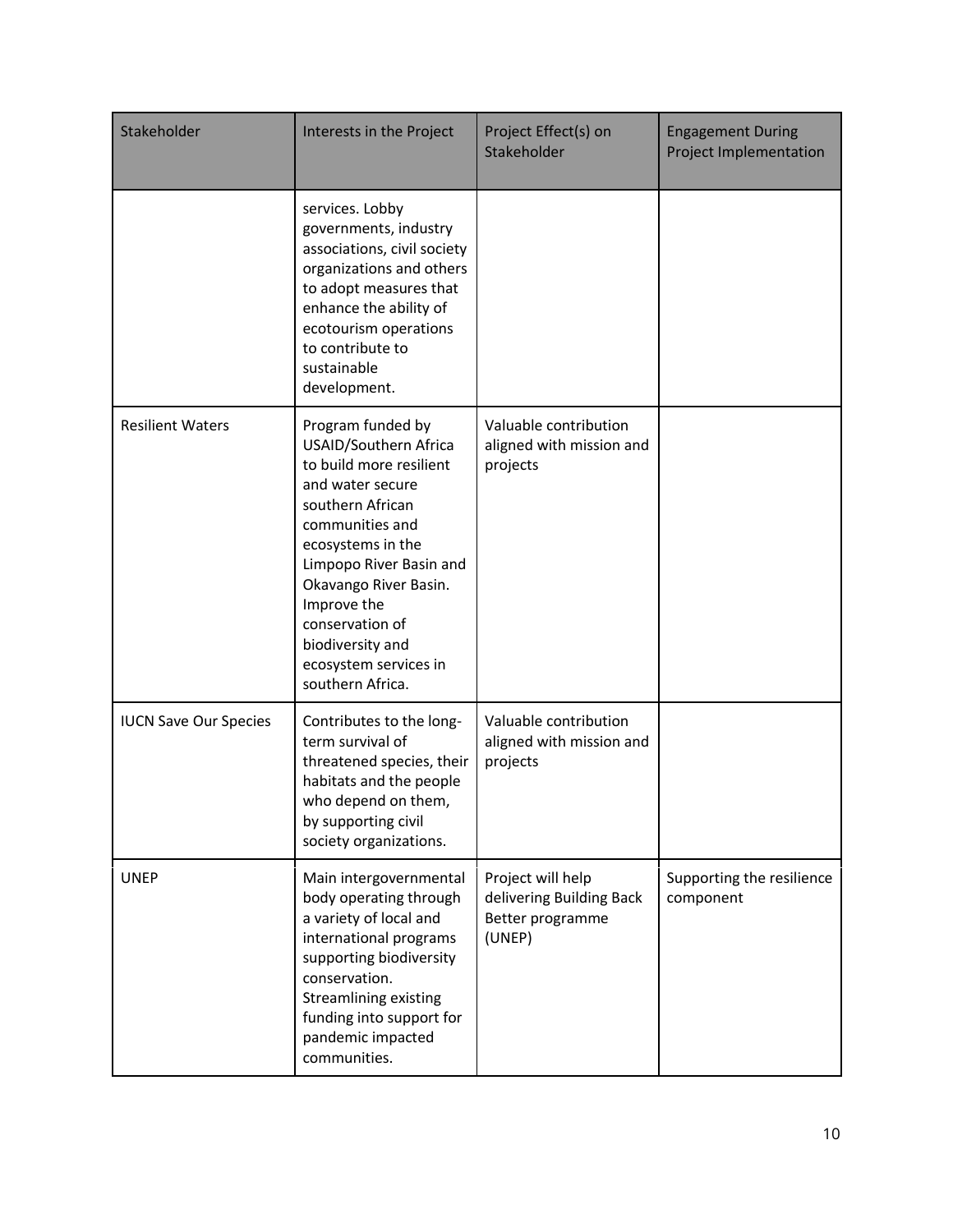| Stakeholder                                                                                                                                                                                                      | Interests in the Project                                                                                                                               | Project Effect(s) on<br>Stakeholder                                                                                                                                                                                                                                          | <b>Engagement During</b><br><b>Project Implementation</b>                                   |
|------------------------------------------------------------------------------------------------------------------------------------------------------------------------------------------------------------------|--------------------------------------------------------------------------------------------------------------------------------------------------------|------------------------------------------------------------------------------------------------------------------------------------------------------------------------------------------------------------------------------------------------------------------------------|---------------------------------------------------------------------------------------------|
| <b>Conservation Capital</b><br>(CC)                                                                                                                                                                              | <b>Conservation Capital has</b><br>expertise in deal<br>making and investment<br>between communities<br>and SMEs in Eastern and<br>Southern Africa     | Valuable contribution<br>aligned with mission and<br>projects and very<br>interested in the<br>opportunity presented<br>by the Platform to<br>provide for "safe"<br>sharing of key<br>information vital to<br>supporting sound<br>investments to key<br>communities and SMEs | Bring investment<br>opportunities to the<br>Platform                                        |
| SystemiQ                                                                                                                                                                                                         | Supporting the<br>development of loans to<br><b>SMEs</b><br>to inject some liquidity<br>in the current crisis                                          | Valuable contribution<br>aligned with mission and<br>projects                                                                                                                                                                                                                | Build coalitions,<br>accelerate business<br>innovation and catalyze<br>large-scale capital. |
| Okavango Capital<br>Partners (OCP)                                                                                                                                                                               | Community<br>development activities<br>with focus<br>on the Okavango sub-<br>district, with particular<br>attention to 21 villages<br>and settlements. | Valuable contribution<br>aligned with<br>organizations mission<br>and projects                                                                                                                                                                                               | Bring investment<br>opportunities to the<br>Platform                                        |
| Other donors:<br>organizations interested<br>in supporting<br>beneficiaries including:<br><b>USAID Eastern and</b><br>Southern Africa, African<br>Development Bank, and<br>World Bank Global<br>Wildlife Program | Aligning the developed<br>platform for investors<br>with the collaborative<br>platform                                                                 | Dedicated funds will be<br>delivered to a selected<br>communities                                                                                                                                                                                                            | Providing funds for<br>beneficiaries selected via<br>collaborative platform                 |
| <b>Project Partners</b>                                                                                                                                                                                          |                                                                                                                                                        |                                                                                                                                                                                                                                                                              |                                                                                             |
| WWF US                                                                                                                                                                                                           | The GEF Implementing<br>and Executing Agency.                                                                                                          | Proposal development<br>lead and project<br>management unit                                                                                                                                                                                                                  | PMU; Overall project<br>lead.                                                               |
| WWF Regional Office for<br>Africa                                                                                                                                                                                | Africa - based host<br>Institution for the<br><b>Collaborative Platform</b>                                                                            | Support coordination<br>among all platform<br>partners.                                                                                                                                                                                                                      | Will oversee and<br>manage the work of the<br>Platform in convening,                        |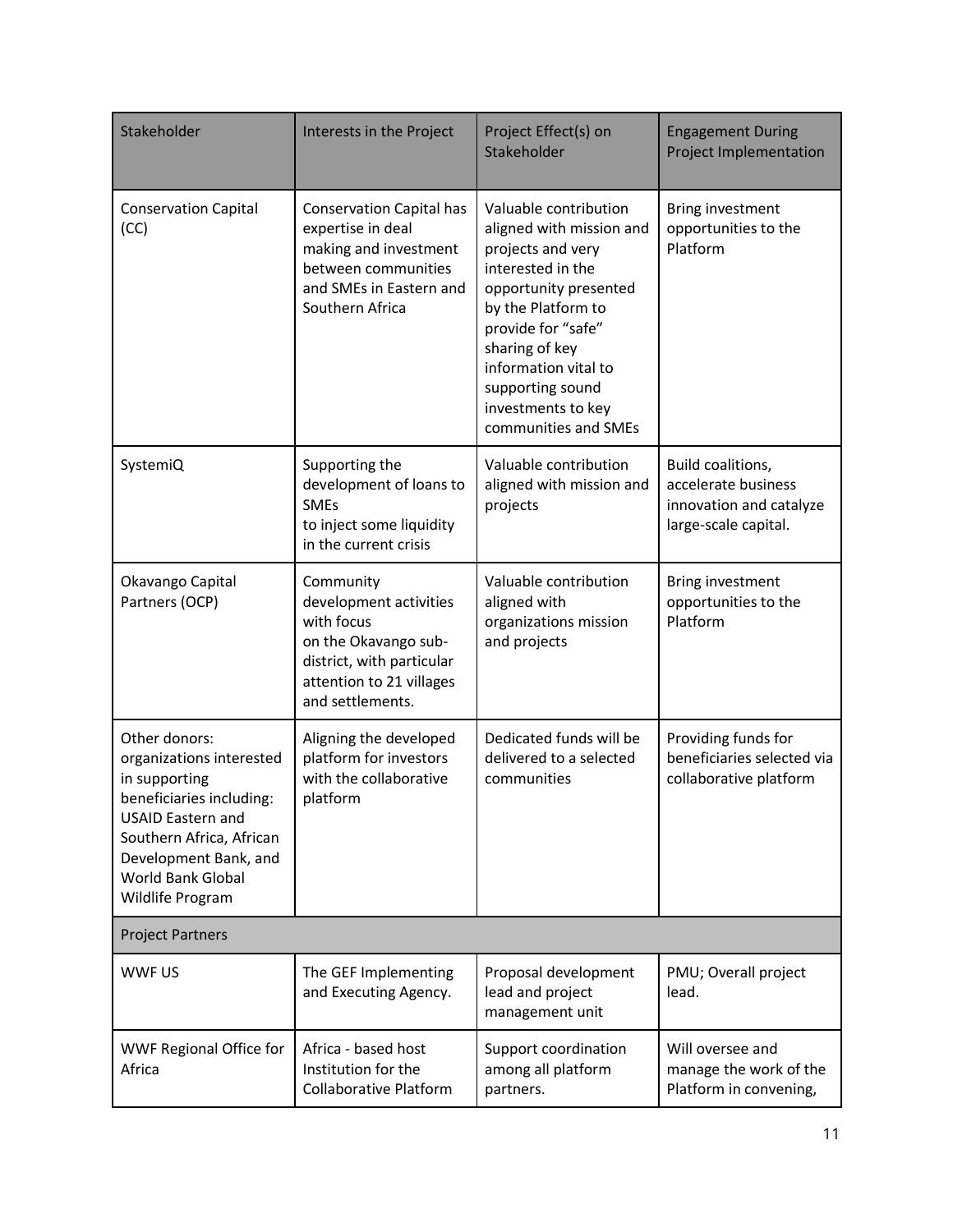| Stakeholder                                                                                                                                                                                                                                                                                                                                                                                                         | Interests in the Project                                                                                                                                                                                                                                                                               | Project Effect(s) on<br>Stakeholder                                                                                                                                                                                                                                                                                                                                        | <b>Engagement During</b><br><b>Project Implementation</b>                                                                                                                                                                                                                                                                                              |
|---------------------------------------------------------------------------------------------------------------------------------------------------------------------------------------------------------------------------------------------------------------------------------------------------------------------------------------------------------------------------------------------------------------------|--------------------------------------------------------------------------------------------------------------------------------------------------------------------------------------------------------------------------------------------------------------------------------------------------------|----------------------------------------------------------------------------------------------------------------------------------------------------------------------------------------------------------------------------------------------------------------------------------------------------------------------------------------------------------------------------|--------------------------------------------------------------------------------------------------------------------------------------------------------------------------------------------------------------------------------------------------------------------------------------------------------------------------------------------------------|
|                                                                                                                                                                                                                                                                                                                                                                                                                     |                                                                                                                                                                                                                                                                                                        | Continuous support and<br>engagement in<br>delivering project<br>components on the<br>ground.                                                                                                                                                                                                                                                                              | coordinating,<br>matchmaking donors<br>and beneficiaries and<br>providing business<br>support to beneficiaries.                                                                                                                                                                                                                                        |
| Regional Centre for<br><b>Mapping Resources for</b><br>Development (RCMRD)                                                                                                                                                                                                                                                                                                                                          | RCMRD will host and<br>manage the data<br>clearinghouse for the<br>project. Serve as the<br>data repository for the<br>data in this project.                                                                                                                                                           | Developing a framework<br>for improving technical<br>and institutional<br>approaches to conserve<br>biodiversity, in<br>protected and conserved<br>areas, through regional<br>cooperation and<br>capacity building<br>activities.<br>They are also becoming<br>engaged in other data-<br>related needs for the<br>Eastern and Southern<br>African responses to<br>COVID-19 | Serving as the Data<br>Clearinghouse, it is<br>anticipated that they will<br>design, develop and host<br>a dedicated data<br>repository for geo-<br>spatial information on<br>financial needs and<br>potential sources as well<br>as provide an interactive<br>platform to enable ready<br>matchmaking.                                                |
| <b>National CBNRM</b><br>networks<br>- Kenya Wildlife<br>Conservancies<br><b>Association (KWCA)</b><br>- Mozambique CBNRM<br>Forum (GCRN)<br>- Namibia Association of<br><b>CBNRM Support</b><br><b>Organizations (NACSO)</b><br>- Zambia CBNRM Forum<br>- Zimbabwe, CAMPFIRE<br>Association<br>- NCONGO - Botswana<br>- KAWICCODA - Malawi<br>A number of sub-<br>national associations in<br>the region have also | - Building strong systems<br>for community<br>governance<br>- Helping to diversify and<br>build resilience into<br>livelihood opportunities<br>- Facilitating<br>collaborations and<br>growing community<br>voice for relevant policy<br>advocacy at the local,<br>national and<br>international level | Would assist them in<br>their work to bring<br>emergency relief,<br>stimulate recovery and<br>build greater<br>diversification and<br>resilience to those local<br>livelihoods often heavily<br>reliant on NBT in the<br>past.                                                                                                                                             | Through consultations<br>on the project strategy,<br>national and sub-<br>national and national<br>community forums will:<br>- help secure realistic,<br>timely and vital<br>information on revenue<br>losses and current needs<br>- bring voices/reality<br>from the ground<br>- links to communities<br>and local partners<br>- Proposal development |
| been consulted<br>Coastal Oceans Research                                                                                                                                                                                                                                                                                                                                                                           | Organization directly                                                                                                                                                                                                                                                                                  | Valuable contribution                                                                                                                                                                                                                                                                                                                                                      | Access to marine and                                                                                                                                                                                                                                                                                                                                   |
|                                                                                                                                                                                                                                                                                                                                                                                                                     |                                                                                                                                                                                                                                                                                                        |                                                                                                                                                                                                                                                                                                                                                                            |                                                                                                                                                                                                                                                                                                                                                        |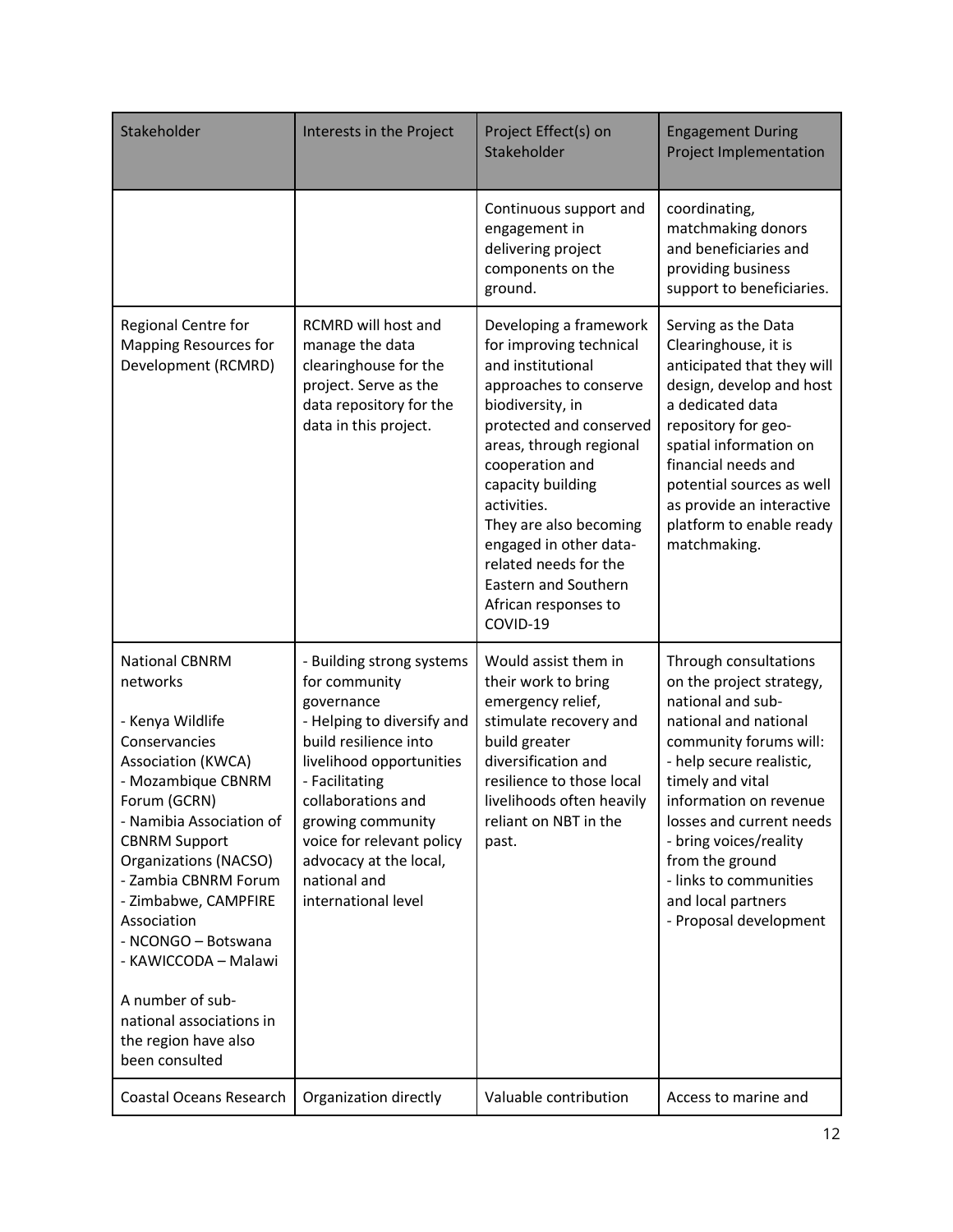| Stakeholder                                     | Interests in the Project                                                                                                                                                                                                                    | Project Effect(s) on<br>Stakeholder                                                                                                                                                                                                                                                                                       | <b>Engagement During</b><br><b>Project Implementation</b>                                                                                                                                                                                     |
|-------------------------------------------------|---------------------------------------------------------------------------------------------------------------------------------------------------------------------------------------------------------------------------------------------|---------------------------------------------------------------------------------------------------------------------------------------------------------------------------------------------------------------------------------------------------------------------------------------------------------------------------|-----------------------------------------------------------------------------------------------------------------------------------------------------------------------------------------------------------------------------------------------|
| and Development in the<br>Indian Ocean (CORDIO) | involved in research on<br>coastal communities<br>with vast repository of<br>knowledge                                                                                                                                                      | aligned with mission and<br>projects                                                                                                                                                                                                                                                                                      | coastal community<br>organizations in focal<br>countries of the project<br>that are equally<br>impacted by the<br>pandemic: Eastern and<br>Southern Africa (Kenya,<br>Tanzania, Mozambique,<br>South Africa)                                  |
| Resource Africa                                 | Work in a number of<br>African countries in<br>conservation with a<br>particular interest at the<br>community level. Help<br>coordinate the<br>community leaders<br>network, a group of<br>national CBNRM<br>networks in southern<br>Africa | Valuable contribution<br>aligned with mission and<br>projects                                                                                                                                                                                                                                                             | <b>Supporting CBNRM</b><br>networks with data<br>collection and proposal<br>development for the<br>Platform                                                                                                                                   |
| Maliasili                                       | Direct work on the<br>ground providing<br>support to local<br>communities through<br>building the capacity of<br>CBOs/CSOs on the<br>ground in key conserved<br>areas across Eastern and<br>Southern Africa                                 | Valuable contribution<br>aligned with mission and<br>projects. They have<br>already demonstrated<br>their ability in assisting<br>local communities in the<br>conservancies of Masai<br>Mara to articulate their<br>funding needs for the<br>purpose of securing<br>donor support in the<br>aftermath of the<br>pandemic. | Facilitating the Lessons<br>Laboratory, and<br>assistance with data<br>collection and proposal<br>development                                                                                                                                 |
| The Nature<br>Conservancy/<br>NatureVest        | Coordinating funding for<br>SMEs through the Africa<br>Conservation &<br><b>Communities Tourism</b><br>Fund (ACCT), a<br>partnership between<br>The Nature Conservancy<br>and ThirdWay Africa.                                              | Valuable contribution<br>aligned with mission and<br>projects.<br>Opportunities for one of<br>its investment partners<br>in the region                                                                                                                                                                                    | Co-financing; potential<br>support for the platform<br>through outreach and<br>proposal development<br>for SMEs, sharing of<br>networks, on-ground<br>management support<br>for communities and<br>SMEs, technical<br>expertise on innovative |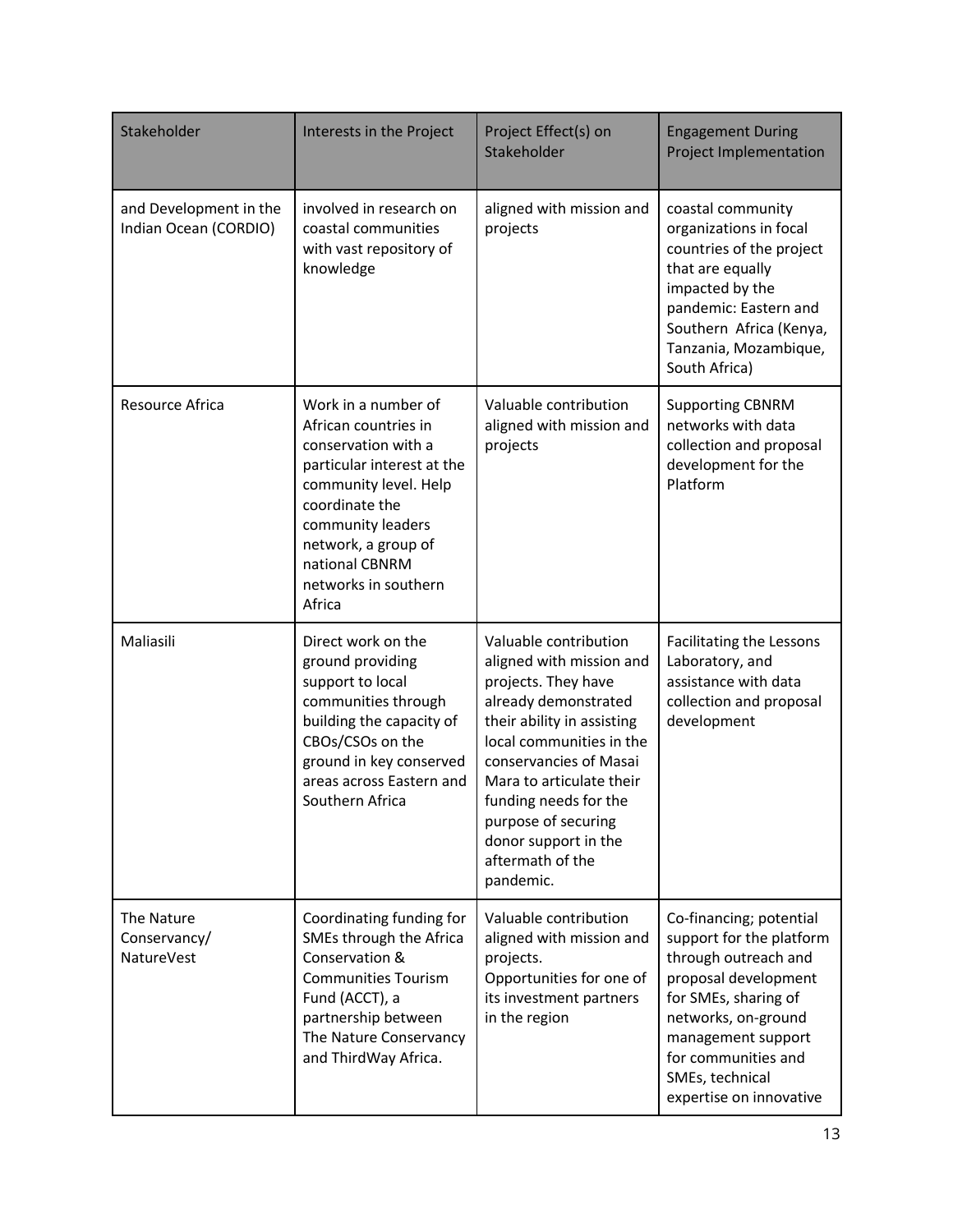| Stakeholder                                                                                     | Interests in the Project                                                                                                                                                                                            | Project Effect(s) on<br>Stakeholder                                                                                                                                                             | <b>Engagement During</b><br><b>Project Implementation</b>                                                                                                                                                        |
|-------------------------------------------------------------------------------------------------|---------------------------------------------------------------------------------------------------------------------------------------------------------------------------------------------------------------------|-------------------------------------------------------------------------------------------------------------------------------------------------------------------------------------------------|------------------------------------------------------------------------------------------------------------------------------------------------------------------------------------------------------------------|
|                                                                                                 |                                                                                                                                                                                                                     |                                                                                                                                                                                                 | impact financing models,<br>potential sharing of<br>opportunities with its<br>investment partners and<br>experiences in both<br>terrestrial and marine<br>protected area                                         |
| International Institute<br>for Environment and<br>Development (IIED)                            | Leads policy research<br>and shapes policy<br>around sustainable<br>markets, and natural<br>resources management                                                                                                    | Advancing research on<br>nature-based tourism,<br>impact of pandemic on<br>local populations and<br>solutions for more<br>diversified and resilient<br>livelihood models in<br>future           | Developing knowledge<br>products and assisting<br>with technical support to<br>policy dialogues and<br>roundtables                                                                                               |
| Vizzuality                                                                                      | A company focused on<br>data visualization<br>committed to working<br>on projects related to<br>conservation; with<br>experience in setting up<br>a number of platforms;<br>- work in Africa on<br>similar projects | A repository of nature-<br>based tourism and<br>communities on vital<br>meta-data sources for<br>the most affected areas                                                                        | Working with RCMRD<br>on development of geo-<br>spatially based analytics<br>and visualization tools                                                                                                             |
| Intermediaries                                                                                  |                                                                                                                                                                                                                     |                                                                                                                                                                                                 |                                                                                                                                                                                                                  |
| African Ministerial<br>Conference on the<br>Environment (AMCEN)                                 | South Africa currently<br>holds the AMCEN Chair<br>(until December 2021)                                                                                                                                            | South African Minister of<br>Environment, Forestry &<br>Fisheries hopes to<br>promote platform as an<br>implementation<br>modality for AMCEN's<br>"African Green Economy<br>Stimulus Programme" | South Africa could play a<br>pivotal role in<br>formalizing support for<br>the Platform at the<br>AMCEN level and within<br>the African Union's<br>processes (they are also<br>currently the Chair of<br>the AU) |
| Southern African<br>Development<br>Community (SADC) &<br><b>East African Community</b><br>(EAC) | SADC & EAC will be<br>essential in providing<br>political support to the<br>efforts of the Platform                                                                                                                 | In the process of<br>developing COVID-19<br>response strategies,<br>including tourism<br>recovery which efforts<br>should align with                                                            | technical and diplomatic<br>support from the<br>relevant governments<br>for the Platform                                                                                                                         |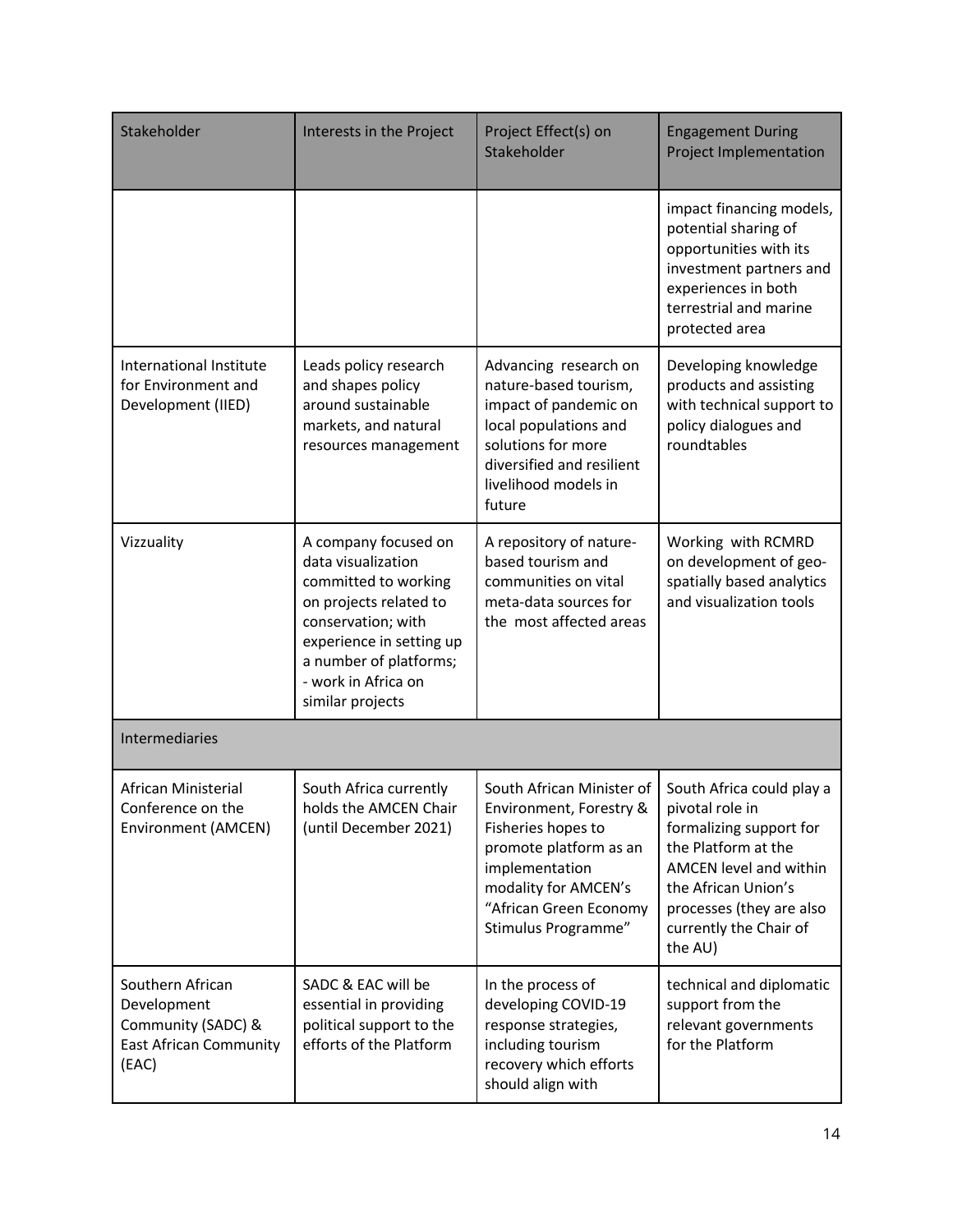| Stakeholder                                 | Interests in the Project                                                                                                                                                                                                                        | Project Effect(s) on<br>Stakeholder                                                                                                                                                                | <b>Engagement During</b><br><b>Project Implementation</b>                                                                                                                                                                            |
|---------------------------------------------|-------------------------------------------------------------------------------------------------------------------------------------------------------------------------------------------------------------------------------------------------|----------------------------------------------------------------------------------------------------------------------------------------------------------------------------------------------------|--------------------------------------------------------------------------------------------------------------------------------------------------------------------------------------------------------------------------------------|
| African Parks Network<br>(APN)              | Assisting national PA<br>authorities in the<br>devolved management<br>of mostly state-owned<br>conservation areas in<br>various African countries                                                                                               | APN feels that assistance<br>to local communities<br>and NTB SMEs in and<br>around conserved areas<br>in which they work is<br>vital to sustaining these<br>systems through the<br>current crisis. | Assisting with deepening<br>the understanding of<br>tourism losses at the<br>local level, providing<br>support in certain<br>countries                                                                                               |
| African Wildlife<br>Foundation (AWF)        | Involved in community<br>conservation and<br>wildlife conservation in<br>Africa, particularly state-<br>owned and managed<br>protected areas                                                                                                    | Valuable contribution<br>aligned with<br>organizations mission<br>and projects                                                                                                                     | Provide data to inform<br>the platform database;<br>data and body of work<br>to support the<br>formulation of positions<br>and initiatives that focus<br>on resilience; potential<br>financial contribution to<br>the platform funds |
| <b>Peace Parks Foundation</b><br>(PPF)      | Management of various<br>parks in Africa;<br>Support communities<br>working for the parks                                                                                                                                                       | Valuable contribution<br>aligned with<br>organizations mission<br>and projects                                                                                                                     | Actively partner with<br>communities living in<br>and around the areas<br>they are working or<br>helping to manage in<br>southern Africa                                                                                             |
| WWF International/Luc<br>Hoffmann Institute | Incubated project idea<br>and initiated proposal<br>development                                                                                                                                                                                 | Incubated the project<br>idea                                                                                                                                                                      | Support the initiative<br>while assisting the<br>initiative with expert<br>knowledge, networks<br>and funding                                                                                                                        |
| Ride Botswana                               | Operations in Africa;<br>directly involved in<br>support on the ground                                                                                                                                                                          | Supporting local<br>communities                                                                                                                                                                    | Provide insight into local<br>conservancies in<br><b>Botswana</b>                                                                                                                                                                    |
| Royal African Safaris                       | Tourism operators in<br>East/Southern Africa<br>with relationships to<br>communities on the<br>ground. Strong on<br>logistics and have<br>insights into community<br>tourism ventures and<br>conservancies, especially<br>in Kenya and Botswana | Valuable contribution<br>aligned with<br>organizations mission<br>and projects                                                                                                                     | Providing access to local<br>communities and key<br>information on the flow<br>of capital between<br>tourism operators and<br>communities in their<br>areas of operation                                                             |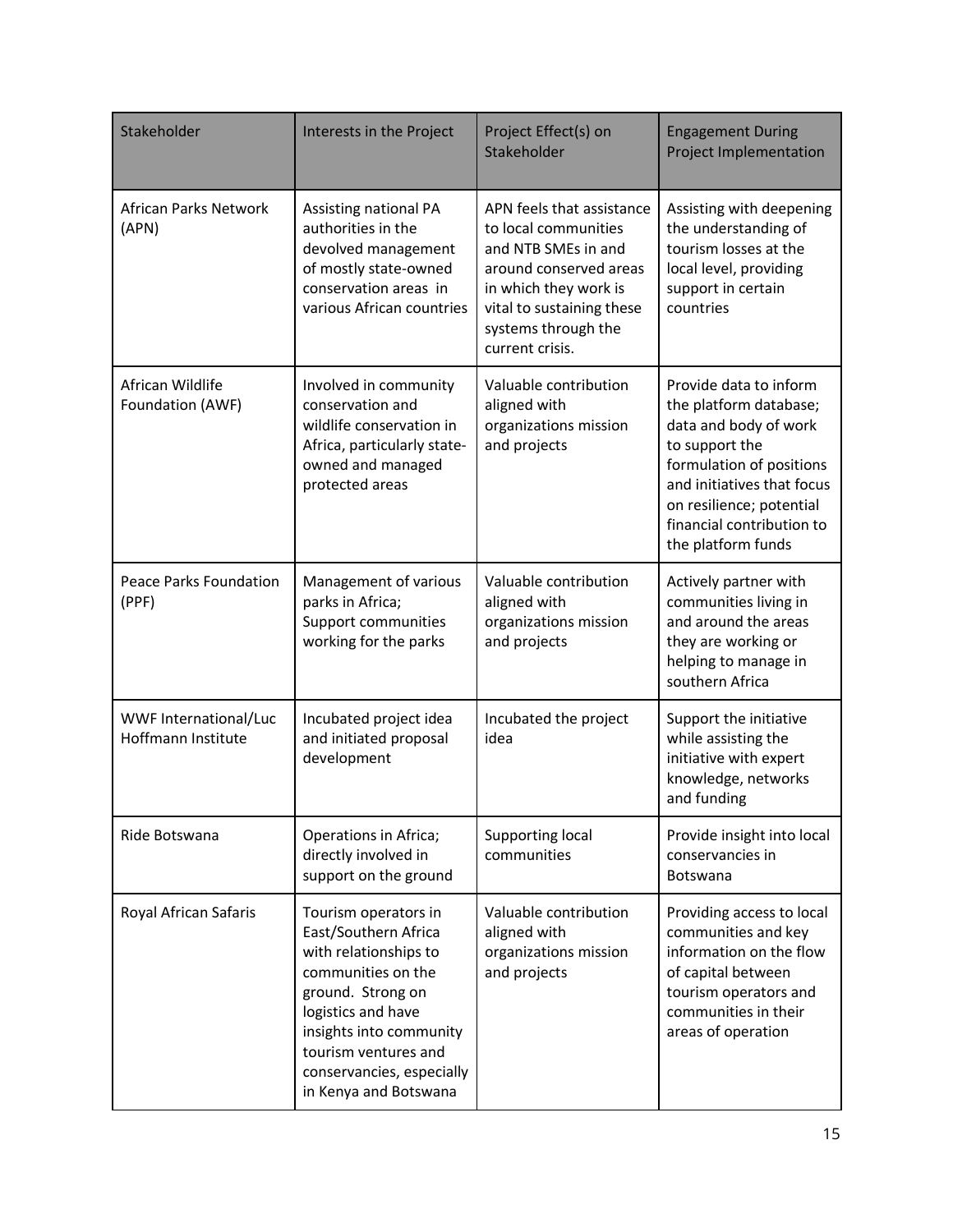| Stakeholder                                                                                                                            | Interests in the Project                                                                                                                                                                                                                          | Project Effect(s) on<br>Stakeholder                                                          | <b>Engagement During</b><br><b>Project Implementation</b>                                                                                                                                                                                                                                                                                                                                        |
|----------------------------------------------------------------------------------------------------------------------------------------|---------------------------------------------------------------------------------------------------------------------------------------------------------------------------------------------------------------------------------------------------|----------------------------------------------------------------------------------------------|--------------------------------------------------------------------------------------------------------------------------------------------------------------------------------------------------------------------------------------------------------------------------------------------------------------------------------------------------------------------------------------------------|
| General supporters                                                                                                                     |                                                                                                                                                                                                                                                   |                                                                                              |                                                                                                                                                                                                                                                                                                                                                                                                  |
| Individuals and<br>organizations from<br>private, public and non-<br>governmental sector<br>that have participated in<br>consultations |                                                                                                                                                                                                                                                   |                                                                                              | May become future<br>donors or investors,<br>intermediaries or<br>implementers of the<br>project                                                                                                                                                                                                                                                                                                 |
| The African Union (AU)                                                                                                                 | Interested in<br>international<br>collaboration on easing<br>impacts of pandemic on<br>55 member states;<br>Political support for the<br>Platform via the<br>Government of South<br>Africa who currently<br>hold the Chair of the AU<br>and AMCEN |                                                                                              | Potential interest of<br>national governments in<br>Africa to adopt the<br>Platform as a<br>contribution to their<br>African Green Stimulus<br>Initiative and as a part of<br>the annual reporting<br>framework                                                                                                                                                                                  |
| African Leadership<br>University                                                                                                       | Research on the nature-<br>based tourism,<br>conservation economies<br>and other issues linking<br>conservation and<br>livelihoods                                                                                                                | Advancing research on<br>nature-based tourism,<br>impact of pandemic on<br>local populations | Supporting the long-<br>term progress of the<br>project impact, focusing<br>on the resilience<br>component (Component<br>3). Potential work:<br>-Awareness raising in<br>Africa and globally (e.g.<br>ALU's Business of<br><b>Conservation Annual</b><br>Conference)<br>- Building African<br>capacity in the Wildlife<br>Economy<br>- Access to resources<br>(data, networks, human<br>capital) |
| University of Florida<br>University of Oxford                                                                                          | Research on the nature-<br>based tourism,<br>conservation economies<br>and other issues linking                                                                                                                                                   | Advancing research on<br>nature-based tourism,<br>impact of pandemic on<br>local populations | Expertise in nature-<br>based tourism related<br>research                                                                                                                                                                                                                                                                                                                                        |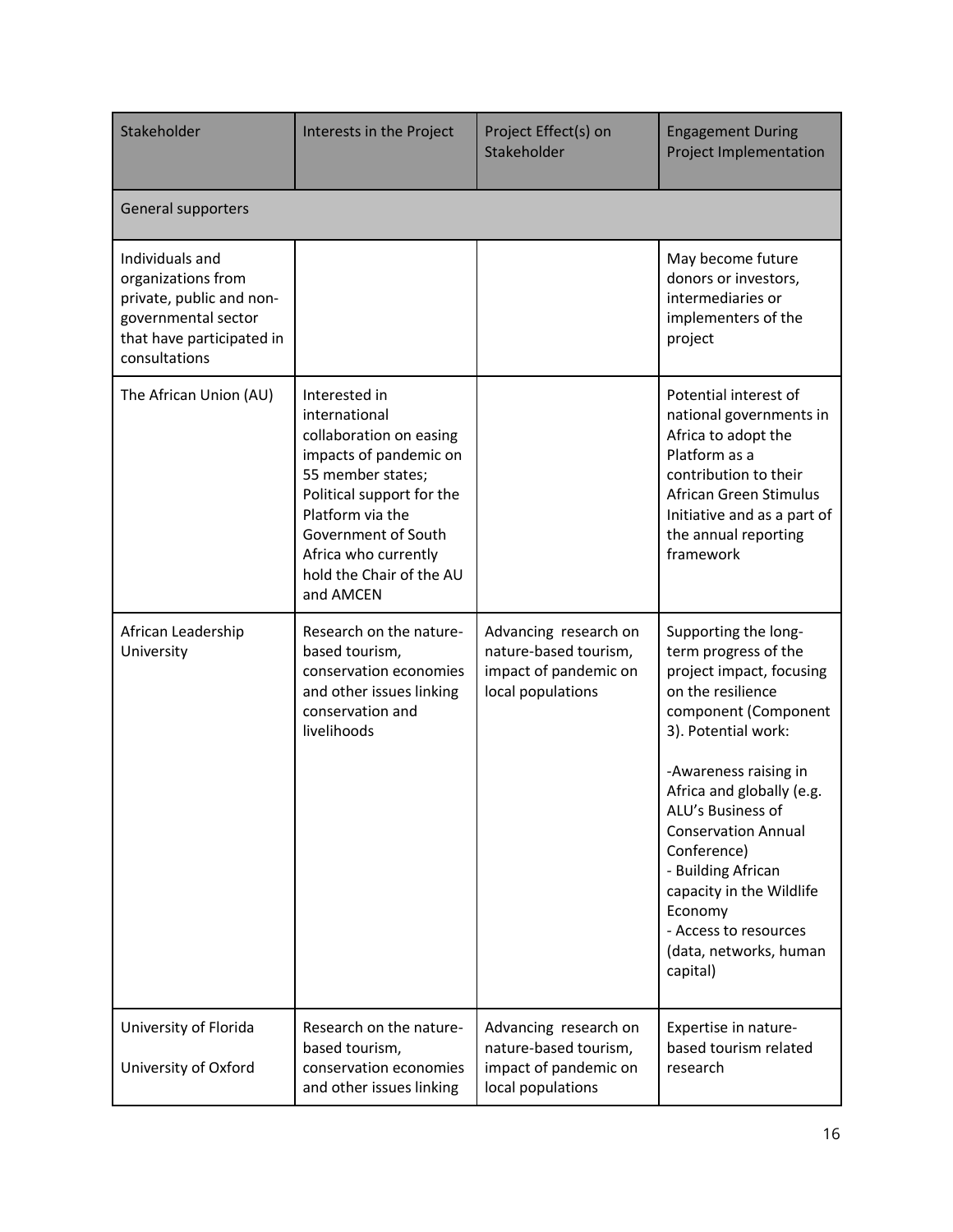| Stakeholder                                               | Interests in the Project                                                                                                                                                                                                                                               | Project Effect(s) on<br>Stakeholder | <b>Engagement During</b><br><b>Project Implementation</b>                                                                                                                   |
|-----------------------------------------------------------|------------------------------------------------------------------------------------------------------------------------------------------------------------------------------------------------------------------------------------------------------------------------|-------------------------------------|-----------------------------------------------------------------------------------------------------------------------------------------------------------------------------|
| Other academic<br>institutions in Africa and<br>beyond    | conservation and<br>livelihoods                                                                                                                                                                                                                                        |                                     |                                                                                                                                                                             |
| <b>Blue Ventures</b>                                      | Expertise on coastal<br>ecosystems and<br>communities reliant on<br>marine life and have<br>worked on establishing<br>ventures between<br>communities and<br>tourism and other<br>markets                                                                              |                                     | Access to marine and<br>coastal community<br>organizations that are<br>equally impacted by the<br>pandemic                                                                  |
| International Gorilla<br>Conservation<br>Programme (IGCP) | The IGCP calls for the<br>development of a<br>resilient action plan in<br>the face of COVID-19<br>impact on tourism and<br>livelihoods to support<br>national and local<br>partners to ensure the<br>long-term survival of the<br>now endangered<br>mountain gorillas. |                                     | Links to communities,<br>community entities<br>management and<br>governance structures<br>directly and indirectly<br>engaged with tourism<br>related to mountain<br>gorilla |

# <span id="page-18-0"></span>**5. Stakeholder Engagement Plan**

The purpose of the Plan is to ensure appropriate and consistent involvement of an inclusive range of diverse stakeholders, including women and men in target communities, in every stage of the project implementation, supporting effective communication and working relationships. The Project Management Unit (PMU) will ensure that the views and inputs of stakeholders will be taken into consideration as early as possible and throughout project implementation.

The consultation processes will be continued throughout the project as required by the nature of the collaborative platform ensuring steady growing interest of beneficiaries and donors and maintaining inclusive and diverse representation, including among women and men in target communities. The PMU will ensure that the information disclosed, the format, language and the methods used to communicate the information will be tailored to each stakeholder group (see **Table 2**). Women and men in local communities and indigenous groups are intended to receive information about the project via appropriate channels chosen to reflect preferences (for example gender differences in access to technology and language), such as the internet, public notices, SMS, social media, as well as national guidelines and traditional mechanisms for consultations.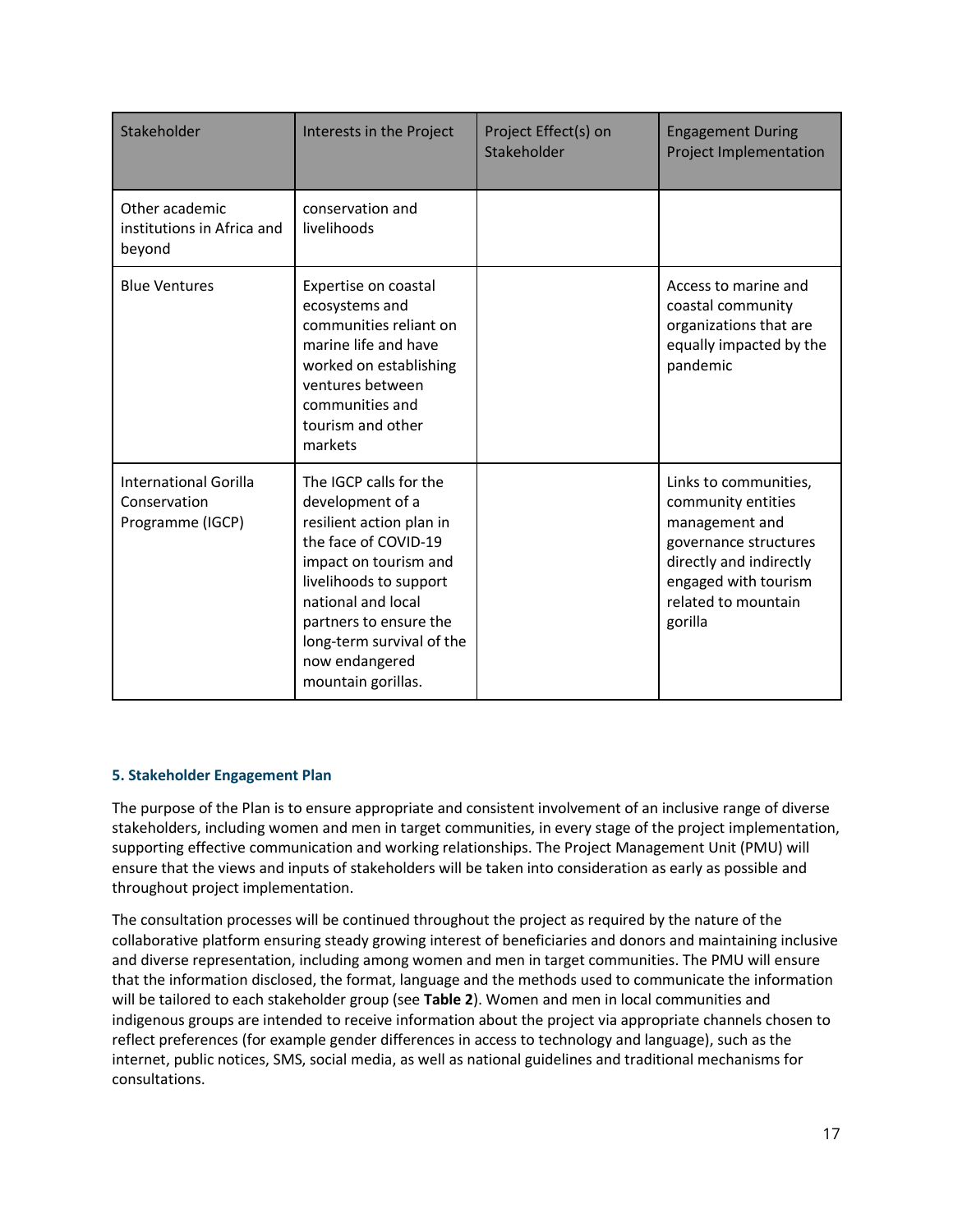The plan also anticipates that there will be a constant flux of activities to popularize the project among potential beneficiaries and donors and collect sex-disaggregated data on experienced losses among women and men in order to assess potential scale of support required and ensure its distribution is gender-equitable.

The stakeholder engagement plan will be aligned with the gender analysis and gender action plan and will ensure that views of women and other relevant groups will be appropriately considered.

# **Proposed Strategy to incorporate views of women and other relevant groups (minorities, elderly, young other marginalized groups)**

It is expected that community interaction will be realized primarily through intermediaries such as the national CBNRM networks. Capacity development training on gender-sensitive methods for consultation will be conducted with the intermediaries when necessary to ensure that they are equipped to enable genderequitable engagement. This will ensure the use of methods that will allow for the views of women and vulnerable groups to be incorporated in the project design, planning and implementation of activities at community level.

Proposed guidance and methods to be used by intermediaries:

- A combination of methods will be used when consulting and engaging local communities, whilst respecting all participants' views and knowledge. This will include sex-disaggregated focus group discussions using various criteria depending on situation (per economic activity, age group, geographical locations etc.), ideally facilitated by someone of the same gender to increase willingness to participate freely; key informants discussions with emphasis on women on specific topics (e.g. to understand historical perspective of certain activities, gender perception and realities etc.). The project will be gender-sensitive in its application of these methods, ensuring that the timing, duration and location of engagements does not discriminate against certain groups (e.g. due to disability, some may come from far) to ensure there is participation of all intended members of communities. This will avoid the risks of women and other relevant groups being excluded to take part due to: being excluded from public gatherings as a result of their disability, gender orientation, economic activity, religion or tribalism and, in turn, will prevent results reinforcing existing inequalities.
- In consulting and engaging women and other relevant groups, communication will be tailored to suit local realities, for example in appropriate local languages to ensure effective inclusion of women (whose typically lower levels of education means they may not be confident in English or French). The discussions at community level will be led by women or men representatives from the community.
- A community forum will be set up; comprising sub-groups of women and men and a genderbalanced overall composition, that will provide regular updates and feedback systems to ensure gender-equitable inclusion in consultations, that will benefit from the project and be informed on the progress of the project.

#### *Contingency arrangements for all data collection in communities within the focal countries*:

Consultation will be delivered within the prescribed COVID-19-related country or regions regulations. However, noting that the proposed engagement methods involve in-person work in some countries and given the continued uncertainties around the ever-evolving restrictions and regulations regarding management of the COVID-19 pandemic in the focal countries of this project, the project needs an adaptive, contingency planning approach. To this end and in consultation with proposed project partners, data collection will proceed through remote means where necessary and possible. Where necessary simple forms will be used in the absence of face-to-face meetings; these will be completed directly online with the help of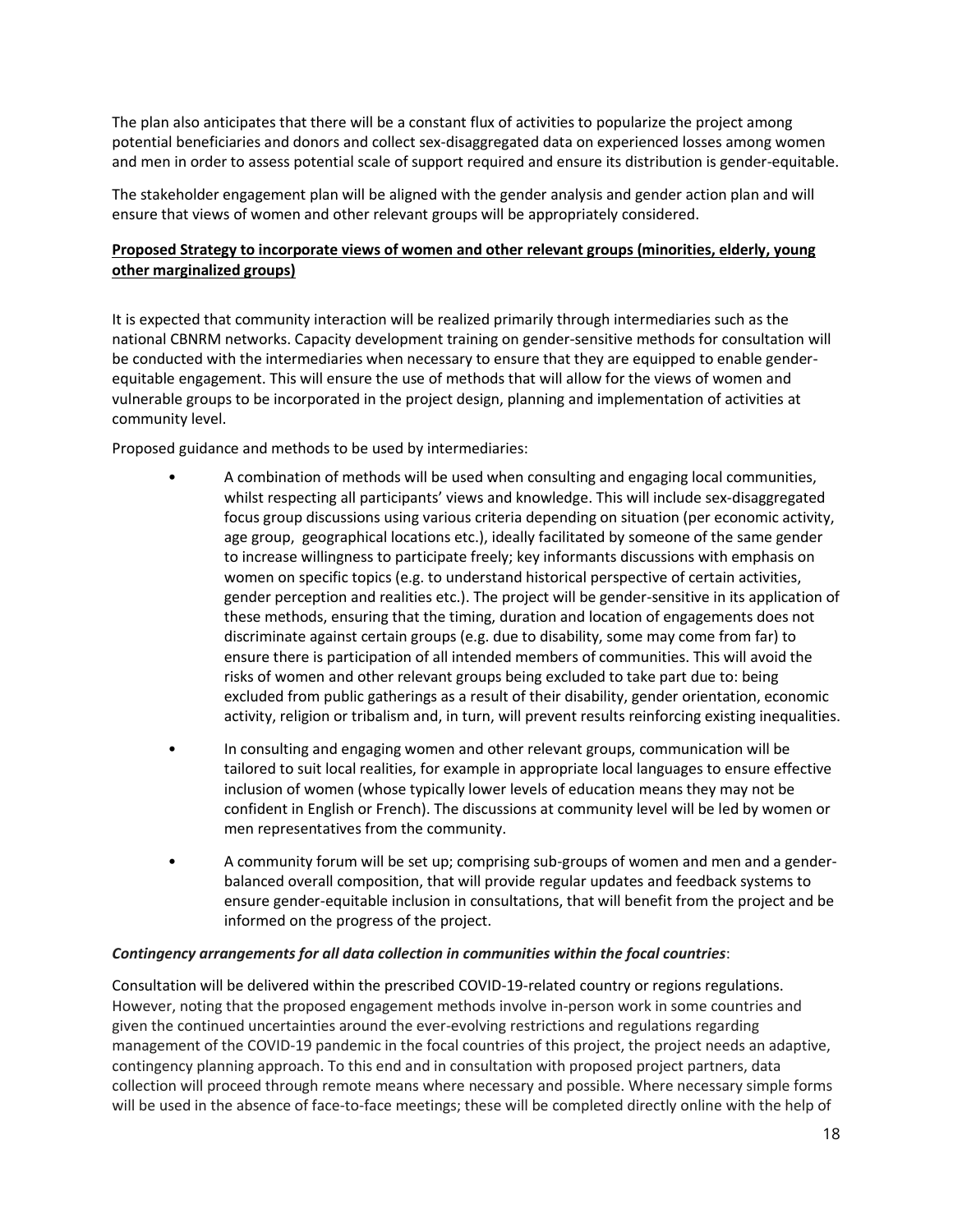others living in the nearby environs or through the use of email exchange. In the worst case scenario, telephone interviews or group Zoom calls will be conducted for the purpose of data collection. Notably, there have been no significant breakdowns in the provision of connectivity by primary internet providers in these countries since the beginning of the pandemic. If travel and face-to-face contact is allowed, project partners or intermediaries will comply with the [WWF's Field Work Guidelines](https://drive.google.com/file/d/1gMpBfq4cF0kImRR42narO5E0AbCjwHA4/view?usp=sharing).

Key stakeholders categories and engagement methods are outlined in **Table 2**.

| <b>Stakeholders</b>                                                          |                          | <b>Engagement</b><br><b>Methods/Means</b><br><b>Engagement, frequency</b><br>and milestones                                                                                                                                                                                                                                                                                                                                                                                                                                                                                                                                                                                                                                                                                 | <b>Activities</b>                                                                                                        | <b>Responsibl</b><br>e<br>Party(ies)                                                                             | <b>Required</b><br><b>Resources</b>                                                                        |
|------------------------------------------------------------------------------|--------------------------|-----------------------------------------------------------------------------------------------------------------------------------------------------------------------------------------------------------------------------------------------------------------------------------------------------------------------------------------------------------------------------------------------------------------------------------------------------------------------------------------------------------------------------------------------------------------------------------------------------------------------------------------------------------------------------------------------------------------------------------------------------------------------------|--------------------------------------------------------------------------------------------------------------------------|------------------------------------------------------------------------------------------------------------------|------------------------------------------------------------------------------------------------------------|
| men in<br><b>Beneficiaries</b><br>Nature-<br>based<br>tourism<br><b>SMEs</b> | Women and<br>communities | Primary engagement will<br>be through the national<br><b>CBNRM</b> networks for<br>communities, and SME<br>networks for SMEs.<br><b>CBNRM networks will</b><br>collect data from<br>communities (in person<br>where conditions allow)<br>and assist with proposal<br>development, assisted by<br>regional NGOs.<br>SMEs will be invited to<br>register on the platform<br>through various networks,<br>including in-country<br>tourism associations and<br>the IUCN WPA Tourism and<br><b>Protected Areas Specialist</b><br>Group<br>Additional methods:<br>Workshop, virtual or/and<br>face-to-face meetings,<br>local radio, newspapers,<br>SMS and social media<br><b>First 6 months:</b><br>- Online surveys and on-<br>site interviews with<br>communities and SMEs on | Data<br>collection<br>(sex-<br>disaggregate<br>d where<br>possible),<br>proposal<br>development,<br>capacity<br>building | <b>WWF</b><br>(PMU and<br>platform<br>host),<br>RCMRD,<br><b>CBNRM</b><br>networks,<br>supporting<br><b>NGOs</b> |                                                                                                            |
|                                                                              |                          |                                                                                                                                                                                                                                                                                                                                                                                                                                                                                                                                                                                                                                                                                                                                                                             | Data<br>collection<br>and proposal<br>development                                                                        | <b>WWF</b><br>(PMU and<br>platform<br>host),<br>RCMRD,<br><b>CBNRM</b><br>networks,<br>supporting<br><b>NGOs</b> | Staff time,<br>travel and<br>meeting<br>costs, IT<br>infrastructur<br>e costs,<br>communicati<br>ons costs |

|  | TABLE 2 Categories of stakeholders and proposed engagement methods |
|--|--------------------------------------------------------------------|
|  |                                                                    |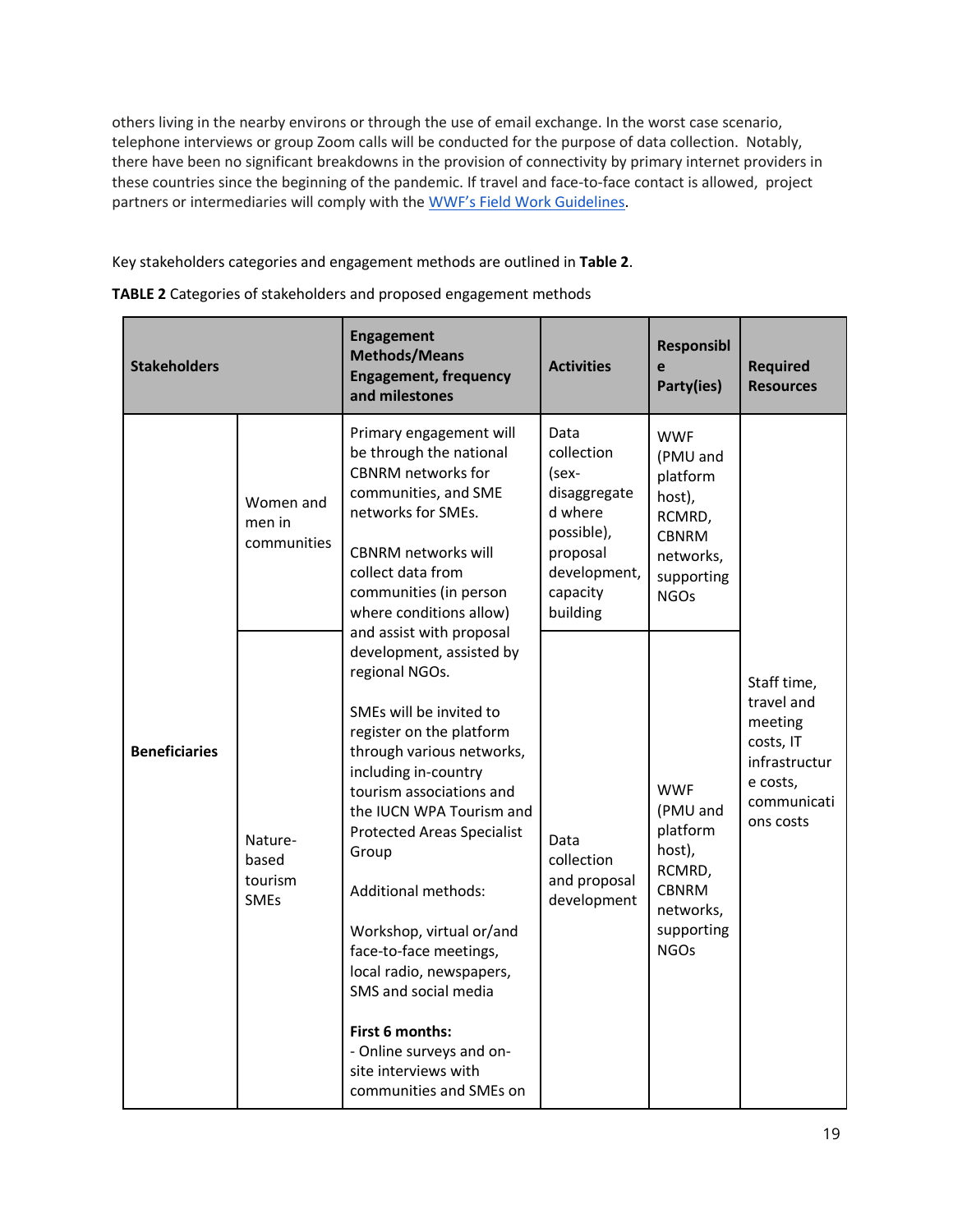| <b>Stakeholders</b> |                                                                             | <b>Engagement</b><br><b>Methods/Means</b><br><b>Engagement, frequency</b><br>and milestones                                                                                                                                                                                                                                                                                                                                     | <b>Activities</b>                                       | <b>Responsibl</b><br>e<br>Party(ies)                   | <b>Required</b><br><b>Resources</b>                                |
|---------------------|-----------------------------------------------------------------------------|---------------------------------------------------------------------------------------------------------------------------------------------------------------------------------------------------------------------------------------------------------------------------------------------------------------------------------------------------------------------------------------------------------------------------------|---------------------------------------------------------|--------------------------------------------------------|--------------------------------------------------------------------|
|                     |                                                                             | their losses and help<br>needed;<br>- Workshops and meetings<br>ensuring inclusion of<br>vulnerable groups, their<br>access to information on<br>the project, and to benefits<br>Milestone 1: baseline data<br>for beneficiaries<br>distributed across range<br>countries<br>First year:<br>- Workshops and meetings<br>promoting platform and<br>benefits<br>Milestone 2: 50% of the<br>beneficiaries reached and<br>supported |                                                         |                                                        |                                                                    |
|                     |                                                                             | Second and third year:<br>- Workshops and meetings<br>for project and platform<br>promotion at least every 6<br>months;<br>Milestone 3: 100% of the<br>beneficiaries reached and<br>supported<br>Collection of data and<br>analysis of best long term<br>support, including<br>development of new,<br>resilient business models<br>Milestone 4: Supported<br>beneficiaries collaborate<br>and test new business<br>models       |                                                         |                                                        |                                                                    |
| <b>Supporters</b>   | <b>Donors</b><br>(Government<br>s, bilateral &<br>multilateral<br>agencies) | Emails, virtual and in<br>person (where possible)<br>meetings, the platform                                                                                                                                                                                                                                                                                                                                                     | Sharing data<br>and<br>proposals<br>from<br>communities | <b>WWF</b><br>(PMU and<br>platform<br>host),<br>RCMRD, | Staff time,<br>travel and<br>meeting<br>costs, IT<br>infrastructur |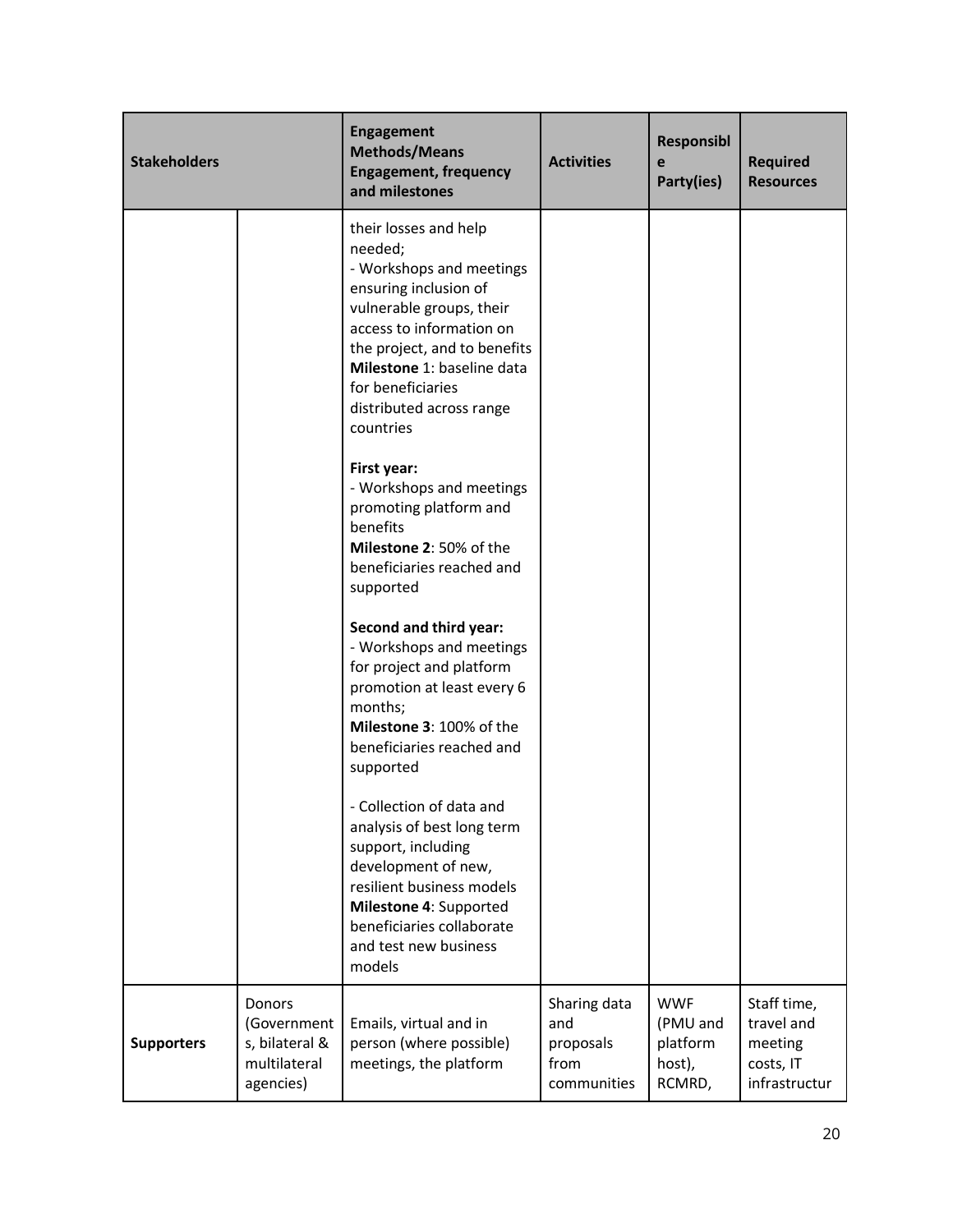| <b>Stakeholders</b> |                                                    | <b>Engagement</b><br><b>Methods/Means</b><br><b>Engagement, frequency</b><br>and milestones                                                                                                                                                                                                                                                                                                                                                                                                                                                                                                             | <b>Activities</b>                                                                                                       | <b>Responsibl</b><br>e<br>Party(ies)                                                             | <b>Required</b><br><b>Resources</b>                              |
|---------------------|----------------------------------------------------|---------------------------------------------------------------------------------------------------------------------------------------------------------------------------------------------------------------------------------------------------------------------------------------------------------------------------------------------------------------------------------------------------------------------------------------------------------------------------------------------------------------------------------------------------------------------------------------------------------|-------------------------------------------------------------------------------------------------------------------------|--------------------------------------------------------------------------------------------------|------------------------------------------------------------------|
|                     |                                                    | Pre-project:<br>- consultations<br>First 6 months:<br>- intensive promotion<br>campaign, potential                                                                                                                                                                                                                                                                                                                                                                                                                                                                                                      | and SMEs,<br>keeping<br>engaged in<br>platform<br>activities                                                            | supporting<br>NGOs,<br>consultant<br>S                                                           | e costs,<br>communicati<br>ons costs,<br>Fundraising<br>capacity |
|                     | Investors                                          | convenings and<br>presentation of the data<br>collected every three to six<br>months<br>- technical advice on<br>engagement with the<br>platform<br>- presentation of funding<br>proposals<br>Milestone 5: Amount of<br>funds and other support<br>generated through<br>platform supporting 30%<br>of beneficiaries<br>Second and third year:<br>- Periodic (3 - 6 months)<br>convenings promoting the<br>platform and latest data<br>- presentation of funding<br>proposals<br>Milestone 6: amount of<br>funds and other support<br>generated to support 100%<br>of beneficiaries by the<br>third year | Sharing data<br>and<br>proposals<br>from<br>communities<br>and SMEs,<br>keeping<br>engaged in<br>platform<br>activities | <b>WWF</b><br>(PMU and<br>platform<br>host),<br>RCMRD,<br>supporting<br>NGOs,<br>consultant<br>S |                                                                  |
|                     | <b>NGOs</b><br>(Internationa<br>I and<br>national) | Emails, virtual and in<br>person (where possible)<br>meetings, the platform                                                                                                                                                                                                                                                                                                                                                                                                                                                                                                                             | Sharing data<br>and<br>proposals<br>from<br>communities<br>and SMEs,<br>keeping<br>engaged in<br>platform<br>activities | <b>WWF</b><br>(PMU and<br>platform<br>host),<br>RCMRD,<br>supporting<br>NGOs,<br>consultant<br>S |                                                                  |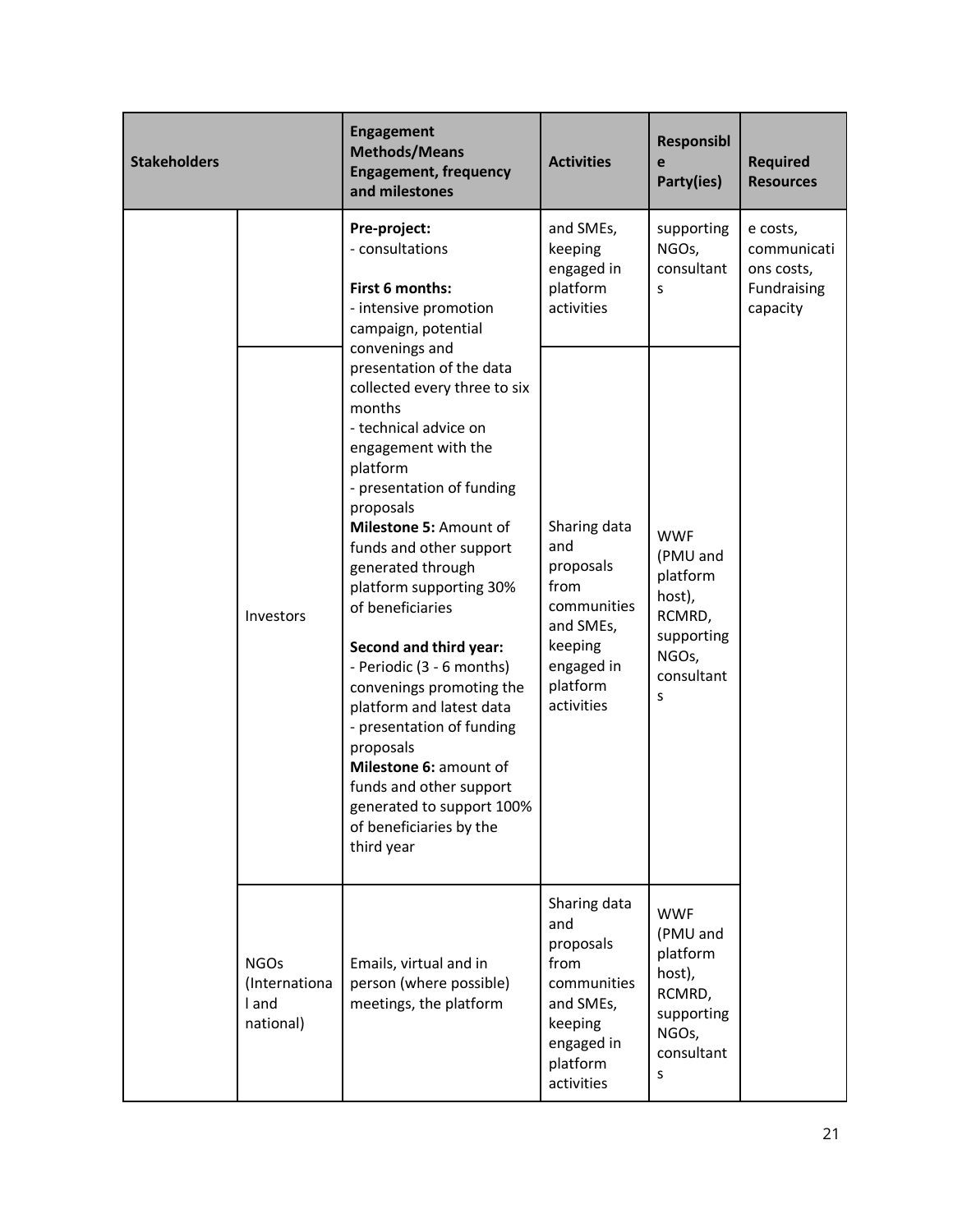| <b>Stakeholders</b> |                                           | <b>Engagement</b><br><b>Methods/Means</b><br><b>Engagement, frequency</b><br>and milestones                                                                                                            | <b>Activities</b>                                                                                                       | <b>Responsibl</b><br>e<br>Party(ies)                                                             | <b>Required</b><br><b>Resources</b>                                  |
|---------------------|-------------------------------------------|--------------------------------------------------------------------------------------------------------------------------------------------------------------------------------------------------------|-------------------------------------------------------------------------------------------------------------------------|--------------------------------------------------------------------------------------------------|----------------------------------------------------------------------|
|                     | State<br>Protected<br>Area<br>Authorities | Emails, virtual and in<br>person (where possible)<br>meetings, the platform                                                                                                                            | Sharing data<br>and<br>proposals<br>from<br>communities<br>and SMEs,<br>keeping<br>engaged in<br>platform<br>activities | <b>WWF</b><br>(PMU and<br>platform<br>host),<br>RCMRD,<br>supporting<br>NGOs,<br>consultant<br>S |                                                                      |
| General             |                                           | Emails, virtual meetings,<br>periodic newsletter, other<br>tools to sustain interest<br>Frequency:<br>- monthly newsletter<br>providing update on the<br>project and support given<br>-website updates | Project<br>appraisal                                                                                                    |                                                                                                  | Communicati<br>on costs (e.g.<br>produce<br>newsletters,<br>reports) |

#### <span id="page-23-0"></span>6. Timetable

The schedule of interaction with various stakeholders is presented in **Table 2**. The dates by which the activities will be undertaken will be decided in collaboration with project partners at the inception of the project.

As outlined before, the implementation of this stakeholder engagement began at very early stages of project document development to ensure ownership, confidence, and reflection of priorities over time.

The stakeholder engagement will continue throughout the project cycle including during identification of beneficiaries (including women and other relevant groups) and during periodic monitoring to allow for reflection of the progress, adjustment and corrections.

# <span id="page-23-1"></span>7. Resources and Responsibilities

WWF-US, the project management unit, will be responsible for overseeing the implementation of the project's Stakeholder Engagement Plan at the whole-project level.

WWF-ROA, the platform host, will be responsible for SEP implementation in the 11 project countries including the convening and active support of the beneficiaries, supporters, and project steering committee.

A Project Steering Committee (PSC) will be constituted to serve as the project oversight, advisory and support body for the project. The final composition of the PSC will be determined at the Project Inception Workshop,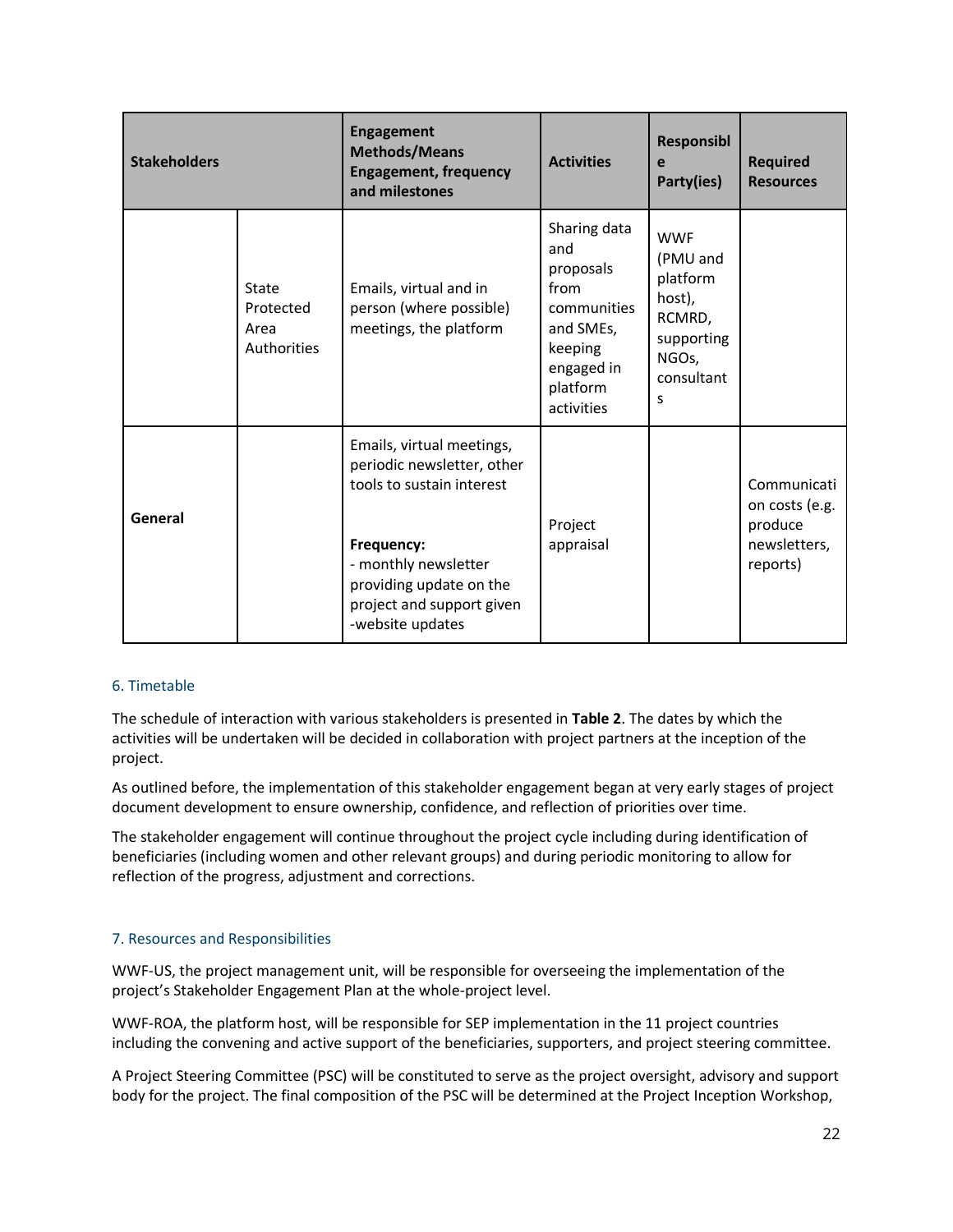but will aim to have gender parity in representation, and include representatives of the different project partnering agencies, and will mainly consist of African-based partners and the GEF Secretariat. The PSC will ensure that the project remains on course to deliver the desired outcomes of the required quality. The PSC provides overall guidance and policy direction to the implementation of the project and provides advice on appropriate strategies for project sustainability. The PSC will play a critical role in project monitoring and evaluation by quality assuring the project processes and products. It also advises on any conflicts within the project or to any problems with external bodies.

## <span id="page-24-0"></span>**8. Grievances Mechanism**

A Project Steering Committee (PSC) will establish a process at the project inception workshop for resolving any and all grievances related to the project.

Instructions are provided on WWF website (as below) with contact details and procedures.

All grievances will be reviewed and responded to in writing within 10 working days of receipt. Both complaints and responses will be recorded into the project monitoring. If the claimant is not satisfied with the response, the grievance may be submitted directly to the WWF US - GEF project agency.

A grievance can be filed with the Project Complaints Officer (PCO), a WWF staff member fully independent from the Project Team, who is responsible for the WWF Accountability and Grievance Mechanism and who can be reached at:

Email: SafeguardsComplaint@wwfus.org

Mailing address:

Project Complaints Officer Safeguards Complaints, World Wildlife Fund 1250 24th Street NW Washington, DC 20037

The PCO will respond within 10 business days of receipt, and claims will be filed and included in project monitoring.

Stakeholders may also submit a complaint online or over the phone through an independent third-party platform a[t https://secure.ethicspoint.com/domain/media/en/gui/59041/index.html.](https://secure.ethicspoint.com/domain/media/en/gui/59041/index.html)

#### <span id="page-24-1"></span>**9. Monitoring and Reporting**

The target beneficiaries and project affected groups will not only be the source of information but also provide situational analysis for monitoring and reporting purposes. Given this, the process to monitor and report on progress of the stakeholder engagement will include and involve target beneficiaries and affected groups throughout the project cycle.

Throughout the project, the following will be involved in monitoring:

• Activities related to stakeholder engagement will be documented and reported by the PMU on a half-yearly basis (as part of regular reporting), with sex-disaggregated data where possible. The monitoring visits and meetings conducted will be documented and feedback reported back to the local communities and stakeholders with concerns or interest in the site or activity.